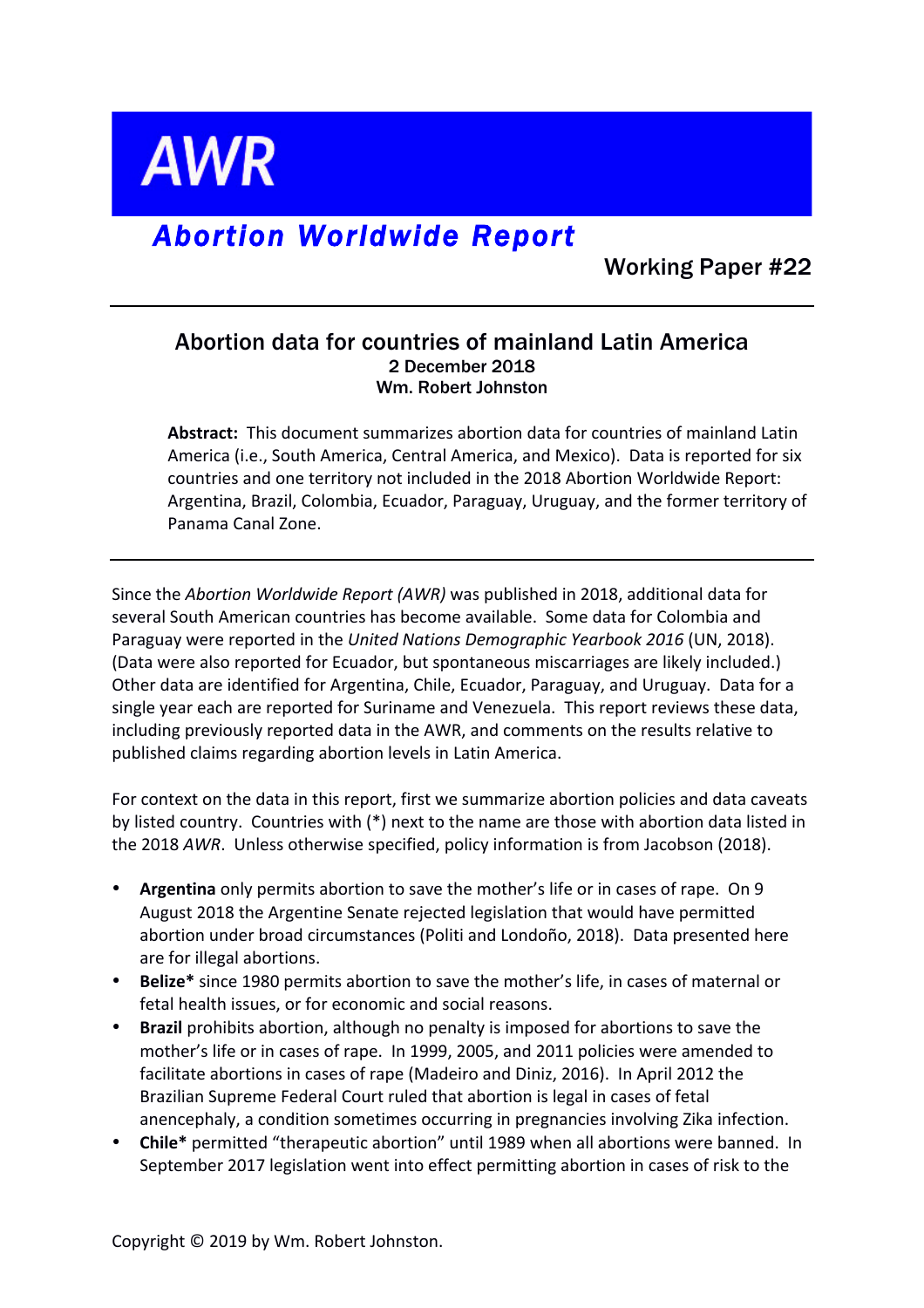mother's life, fetal health, and rape (Reuters, 2017).

- **Colombia** banned all abortions until 2006, when abortion was legalized in cases of threat to the mother's life, maternal health, or rape/incest.
- Costa Rica\* permits abortion in cases of risk to the mother's life or maternal health.
- **Ecuador** prohibited abortion until January 2014 when the law was revised to permit abortion in cases of risk to the mother's life, maternal physical or mental health, or rape (MSPE, 2015). However, large numbers of reported "justified medical abortions" for 2004-2014 imply the law was not enforced. Data presented here are estimates for medical abortions based on total abortions for 2004-2014, and the assumption that such abortions are proportional to sales of misoprostol as reported in (Ortiz-Prado et al., 2017). The UN Demographic Yearbook 2016 (UN, 2018) reported abortion data for Ecuador for 2012-2015, but these figures include spontaneous miscarriages (Ortiz-Prado et al., 2017) and likely only a small fraction are induced abortions.
- **French Guiana**\* is an overseas department of France; abortion is legal on demand.
- Guyana<sup>\*</sup> banned abortion until 1995 (though the law was rarely enforced). Since 1995 abortion is permitted for any reason in the first 8 weeks, and later in pregnancy it is only permitted in cases of maternal or fetal health issues.
- **Mexico**\* has varying abortion policies as they are set at the state level. Mexico City (formerly Distrito Federal) since 2007 has permitted abortion on demand in the first 12 weeks of pregnancy, and nearly all reported abortions have occurred there. About 29% of abortions in the Federal District in 2007-2017 were for residents of other states of Mexico (CDMX, 2018). Of 31 Mexican states, all permit abortion in cases of rape, all but three permit abortion to save the mother's life, 14 permit it in cases of fetal health, and one (Yucatan) permits it for economic reasons (Becker and Olavarrieta, 2013).
- **Panama**\* only permits abortion to save the mother's life, in cases of rape, or in cases of fetal health issues.
- **Panama Canal Zone** was a territory of the United States until 1979 when it was transferred to Panama. Legal abortions were reported for 1970-1978.
- Paraguay permits abortion only to save the mother's life. Reported abortion data are incomplete as private abortions are not included (it is unclear if miscarriages are excluded).
- **Suriname** permits abortion only in cases of risk to the mother's life. Data are reported for only a single year: 262 abortions in 1994, corresponding to 3.02% of known pregnancies (excluding miscarriages) and an abortion rate of 2.60 per 1,000 women ages 15-44.
- Uruguay in October 2012 legalized abortion on demand during the first 12 weeks of pregnancy and for more limited reasons later in pregnancy (Wood et al., 2016).
- Venezuela permits abortion only to save the mother's life. Data are reported for only a single year:  $3,085$  abortions in 1968, corresponding to 0.80% of known pregnancies (excluding miscarriages) and an abortion rate of 1.42 per 1,000 women ages 15-44.

Tables 1-6 (at the end of this report) summarize reported abortions, abortion percentages, and abortion rates for the countries listed above, excepting Suriname and Venezuela (for each of those two countries see above for the single year of available data). These data plus additional data (e.g., live births, fetal losses) are available on country pages at *Johnston's Archive* (Johnston, 2018). Figures 1 and 2 below show abortion percentages and rates, respectively, for selected countries and regions.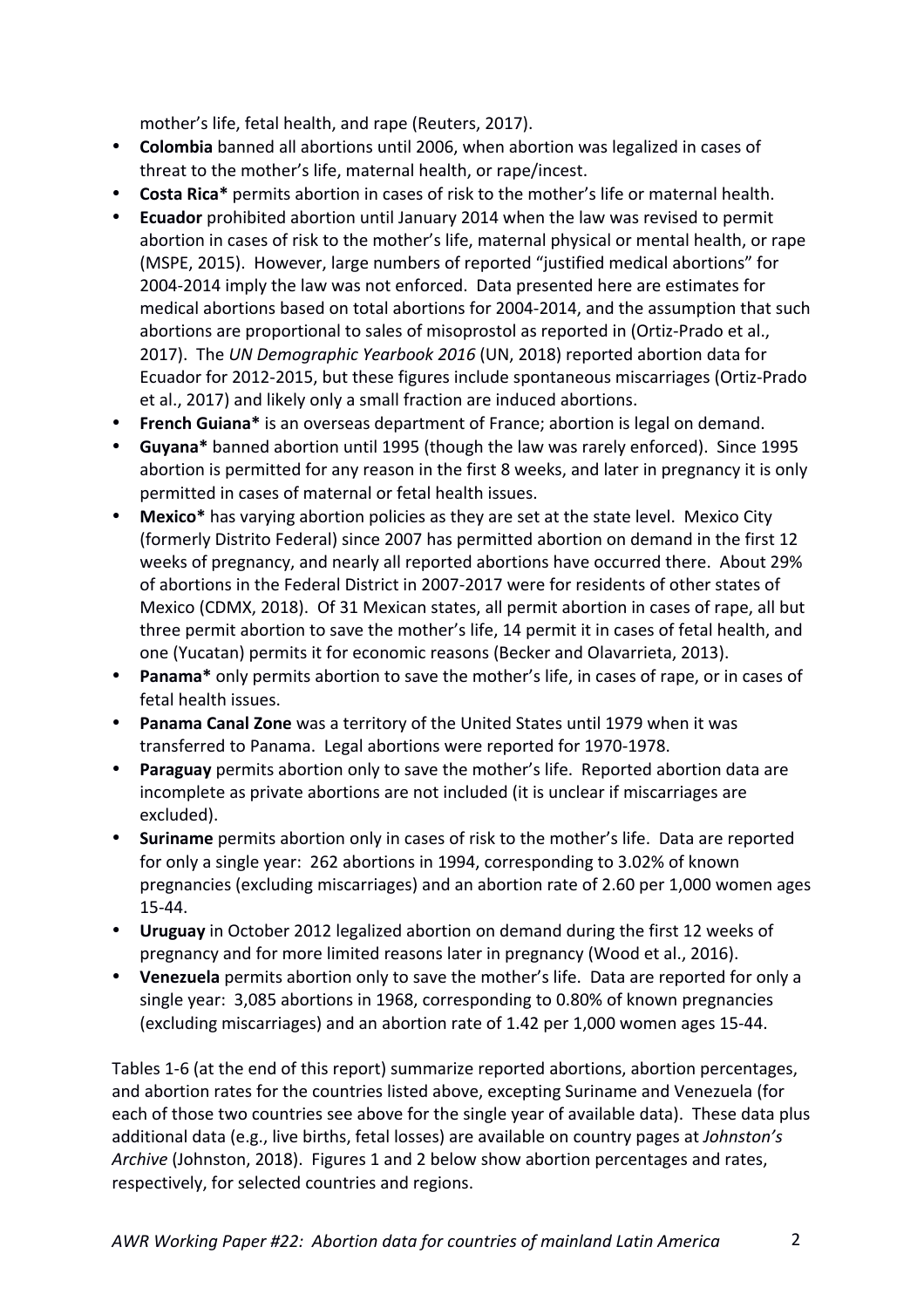

Figure 1. Abortion percentages for 8 Latin American countries plus Panama Canal Zone and Mexico City (Distrito Federal).



Figure 2. Abortion rates for 8 Latin American countries plus Panama Canal Zone and Mexico City (Distrito Federal). Dashed lines show regional estimates by Sedgh et al. (2016).

Abortion advocates claim that illegal abortions throughout Latin America are far higher than indicated in these reported figures. For example, Sedgh et al. (2016) (hereafter S16) claimed abortion rates that imply over 40% of pregnancies in South America are aborted, and over 25% in Mexico/Central America. Such claims have been refuted in general (e.g., Antkowiak and O'Bannon, 2003; Johnston, 2017) and in particular (e.g., Koch et al. 2012a,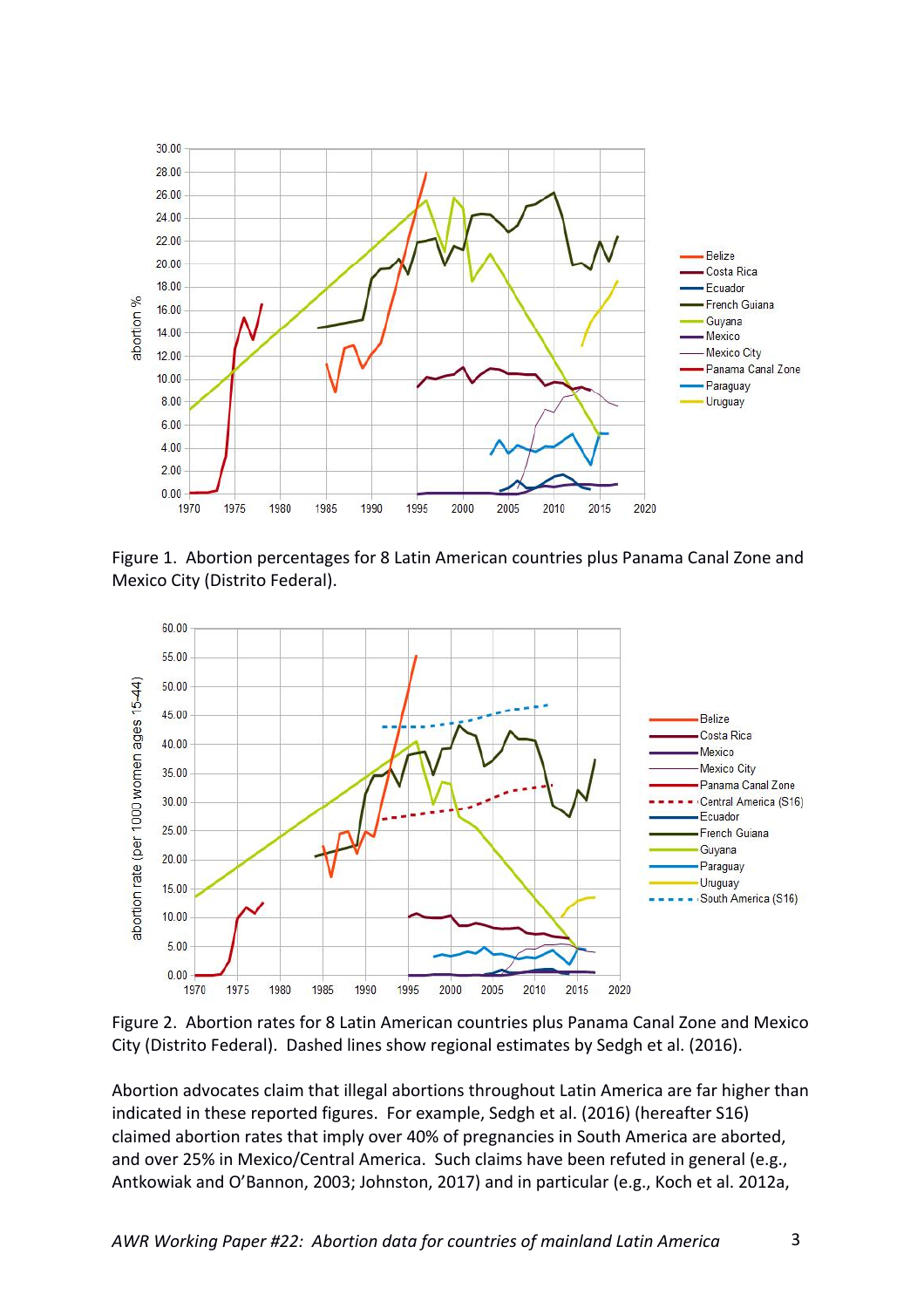2012b, 2012c). Unreported legal abortions as well as illegal abortions certainly occur in large numbers in most of these countries, but the extremely high claims by abortion advocates are implausible. Figure 2 shows the S16 claims for Latin American abortion rates compared to reported abortion rates for 10 countries and other areas. The S16 estimates are comparable to the highest observed rates which are in countries with broadly permitted abortion—Belize, French Guiana and Guyana. But in other cases of broadly permitted abortion, abortion rates are far lower: 14 per 1,000 women in Uruguay, 5 per 1,000 women in Mexico City (limiting to data for Mexico City residents), and 12 per 1,000 women in the former Panama Canal Zone. These cases tend to refute claims of uniformly high abortion rates. In locations where abortion is permitted only for limited reasons, observed abortion rates are more typically 1-6 per 1,000 women.

## **References (cited in text) [see tables below]**

- Antkowiak, Laura, and Randall K. O'Bannon, 2003, "World abortion estimates: An audit, Part I-What are the numbers, and where do they come from?," *National Right to Life News*, on line at *NRLC* [http://www.nrlc.org/archive/news/2003/NRL02/laura.html].
- Becker, Davida, and Claudia Díaz Olavarrieta, 2013, "Decriminalization of abortion in Mexico City: The effects on women's reproductive rights," American Journal of Public Health, 103(4):590-593.
- CDMX, 2018, "Programas especiales," *CDMX*, on line [http://data.salud.cdmx.gob.mx/portal/media/agenda\_2017/pdfs/8SN/programas.pdf].
- Jacobson, Thomas W., 2018, "National policies protecting life or authorizing abortion," in *Abortion Worldwide Report: 1 Century, 100 Nations, 1 Billion Babies*, ed. by Thomas W. Jacobson and Wm. Robert Johnston, GLC Publ. (West Chester, OH).
- Johnston, Wm. Robert, 6 Jan. 2017, Comparison of Abortion Worldwide Report figures to published estimates of global abortions, AWR Working Paper #15, on line, *Global Life Campaign* [https://www.globallifecampaign.com/abortion-worldwide-report].
- Johnston, Wm. Robert, Dec. 2018, "Abortion statistics and other data: Historical abortion statistics by country," Johnston's Archive, on line [http://www.johnstonsarchive.net/policy/abortion/index.html#ST].
- Koch, E., J. Thorp, M. Bravo, S. Gatica, C. X. Romero, H. Aguilera, and I. Ahlers (2012a), Women's educational level, maternal health facilities, abortion legislation and maternal deaths: A natural experiment in Chile from 1957 to 2007, *PLoS ONE* 7(5):e36613 [doi:10.1371/journal.pone.0036613].
- Koch, E., J. Thorp, M. Bravo, and S. Gatica, on behalf of the CMMRI (2012), Response to Guttmacher Institute criticisms by Koch et al. on the impact of abortion restrictions on maternal mortality in Chile, on line at *Scribd* [https://www.scribd.com/document/94847841/Response-to-Guttmacher-Institute-criticisms-by-Koch-et-al-on-the-Impact-of-Abortion-Restrictions-on-Maternal-Mortality-in-Chile].
- Koch, E., P. Aracena, S. Gatica, M. Bravo, A. Huerta-Zepeda, and B. C. Calhoun (2012c), Fundamental discrepancies in abortion estimates and abortion-related mortality: A reevaluation of recent studies in Mexico with special reference to the International Classification of Diseases, *International Journal of Women's Health*, 2012:4:613-623.
- Madeiro, Alberto Pereira, and Debora Diniz, 2016, "Legal abortion services in Brazil—a national study," *Ciencia & Saude Coletiva*, 21(2):563-572.
- Ministerio de Salud Pública del Ecuador, 2015, "Atención del aborto terapéutico, Guía de Práctica Clínica," *Ministerio de Salud Pública*, on line [https://www.salud.gob.ec/wpcontent/uploads/2016/09/Aborto-terap%C3%A9utico.pdf].
- Ortiz-Prado, Esteban, Katherine Simbana, Lenin Gomez, Anna M. Stewart-Ibarra, Lisa Scott, and Gabriel Cevallos-Sierra, 2017, Abortion, an increasing public health concern in Ecuador; a 10-year population-based analysis, *Pragmatic and Observational Research*, 8:129-135.
- Politi, Daniel, and Ernesto Londoño, 9 Aug. 2018, "Argentina's senate narrowly rejects legalizing abortion," *New York Times*, on line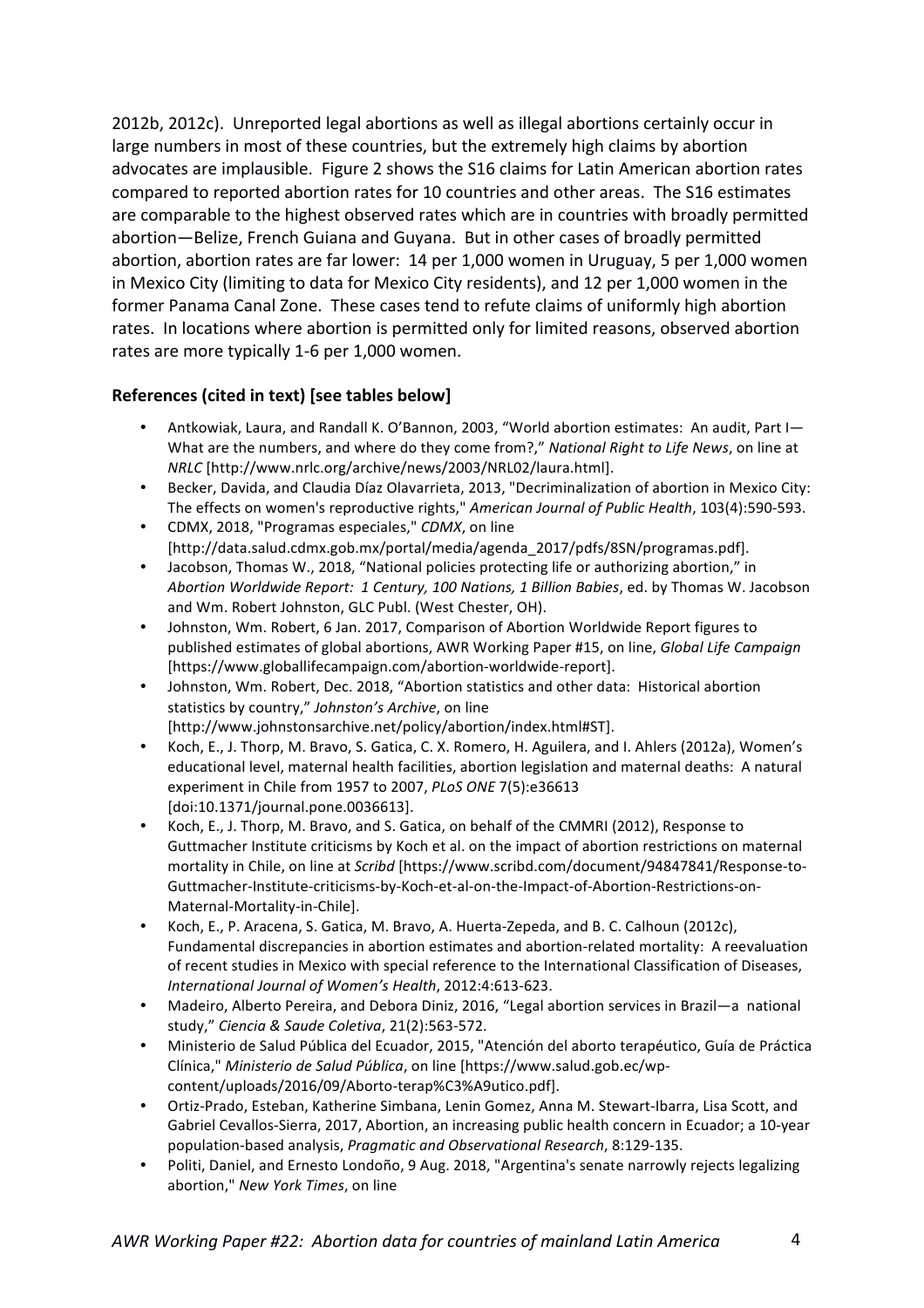[https://www.nytimes.com/2018/08/09/world/americas/argentina-abortion-vote.html].

- Reuters, 19 July 2017, "Chile passes bill to legalize abortion in certain cases," The Guardian, on line [https://www.theguardian.com/world/2017/jul/19/chile-abortion-mother-rape-lifelegalization].
- United Nations Department of Economic and Social Affairs, 2018, "Table 13. Legally induced abortions 2007-2016," United Nations Statistics Division, on line [https://unstats.un.org/unsd/demographicsocial/products/dyb/documents/dyb2016/table13.pdf].
- Wood, Susan, Lilian Abracinskas, Sonia Correa, and Mario Pecheny, 2016, "Reform of abortion law in Uruguay: Context, process and lessons learned," Reproductive Health Matters, 24(48):102-110.

### Table 1: Reported abortions for Argentina, Brazil, Colombia, Ecuador, Paraguay, Uruguay, **and Panama Canal Zone.**

| year                  | Argentina | <b>Brazil</b>    | Colombia | <b>Ecuador</b> | Panama Canal Zone | Paraguay | <b>Uruguay</b> |
|-----------------------|-----------|------------------|----------|----------------|-------------------|----------|----------------|
| 1970                  |           |                  |          |                | 1                 |          |                |
| 1971                  |           |                  |          |                |                   |          |                |
| 1972                  |           |                  |          |                | 1                 |          |                |
| 1973                  |           |                  |          |                | $\overline{c}$    |          |                |
| 1974                  |           |                  |          |                | 21                |          |                |
| 1975                  |           |                  |          |                | 84                |          |                |
| 1976                  |           |                  |          |                | 98                |          |                |
| 1977                  |           |                  |          |                | 87                |          |                |
| 1978                  |           |                  |          |                | 104               |          |                |
| $\tilde{\phantom{a}}$ |           |                  |          |                |                   |          |                |
| 1998                  |           |                  |          |                |                   | 3,617    |                |
| 1999                  |           |                  |          |                |                   | 4,180    |                |
| 2000                  |           | 8                |          |                |                   | 3,913    |                |
| 2001                  |           |                  |          |                |                   | 4,407    |                |
| 2002                  |           | 1                |          |                |                   | 5,115    |                |
| 2003                  |           | 3                |          |                |                   | 4,850    |                |
| 2004                  | 94        | $\boldsymbol{6}$ |          | (700)          |                   | 6,328    |                |
| 2005                  | 79        | 18               |          | (1,400)        |                   | 4,822    |                |
| 2006                  | 93        | 9                |          | (3,300)        |                   | 5,050    |                |
| 2007                  | 74        | 56               |          | (1,600)        |                   | 4,585    |                |
| 2008                  | 62        | 3,000            | 322      | (1,600)        |                   | 4,020    |                |
| 2009                  | 87        | 1,831            | 69       | (2,300)        |                   | 4,520    |                |
| 2010                  | 68        | 1,693            | 81       | (3,400)        |                   | 4,353    |                |
| 2011                  | 73        | 1,504            | 120      | (4,000)        |                   |          |                |
| 2012                  | 33        | 1,655            | 209      | (3,800)        |                   | 6,579    |                |
| 2013                  | 50        | 1,543            | 628      | (1,700)        |                   |          | 7,171          |
| 2014                  |           | 1,612            | 873      | (1, 200)       |                   | 3,021    | 8,537          |
| 2015                  |           | 1,704            | 3,100    |                |                   | 7,411    | 9,362          |
| 2016                  |           | 1,680            |          |                |                   | 7,156    | 9,719          |
| 2017                  |           | 1,636            |          |                |                   |          | 9,830          |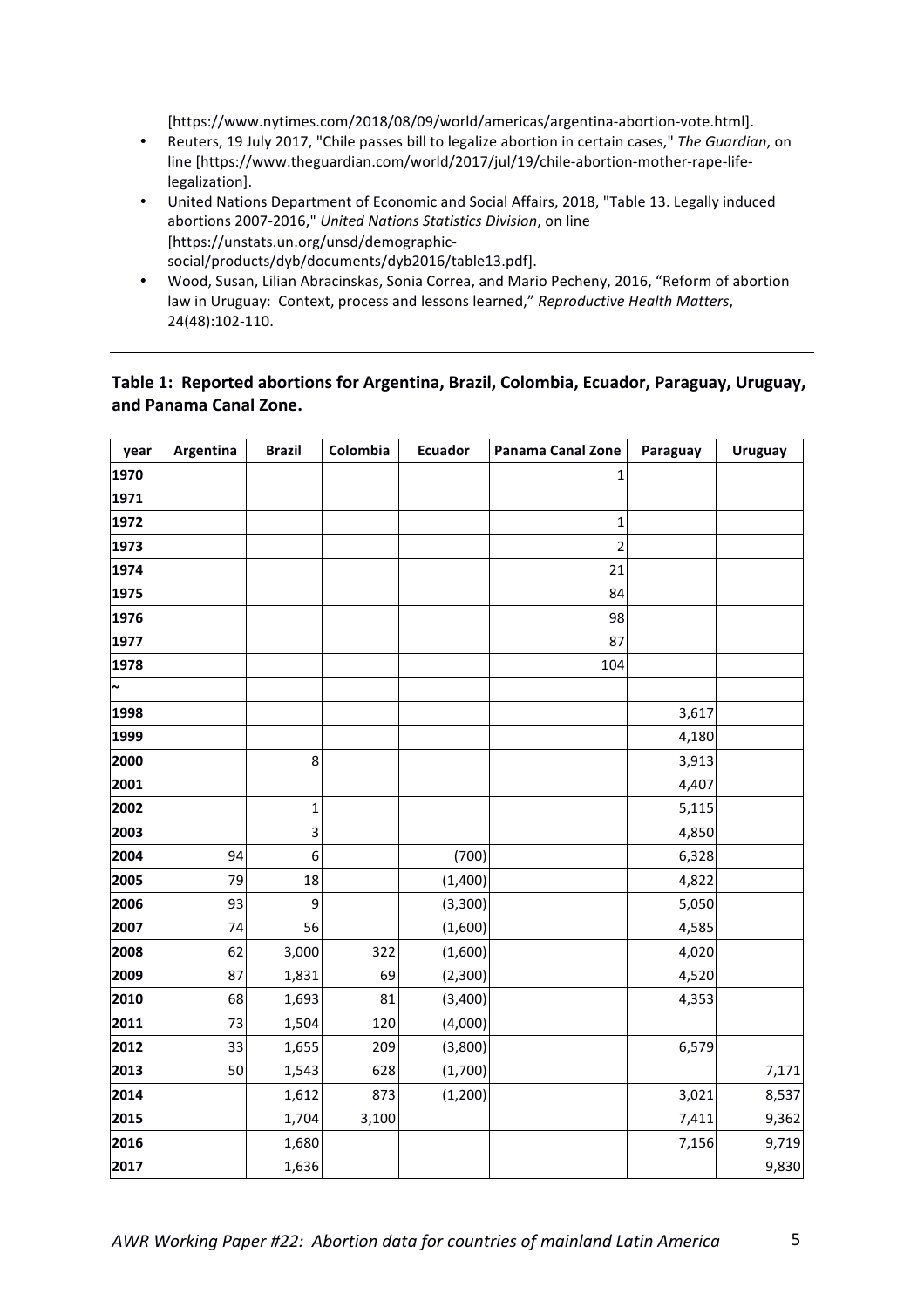| year | <b>Belize</b> | Chile          | <b>Costa Rica</b> | <b>French Guiana</b> | Guyana | <b>Mexico</b> | Panama         |
|------|---------------|----------------|-------------------|----------------------|--------|---------------|----------------|
| 1964 |               | 63             |                   |                      |        |               |                |
| 1965 |               |                |                   |                      |        |               |                |
| 1966 |               | 38             |                   |                      |        |               |                |
| 1967 |               |                |                   |                      |        |               |                |
| 1968 |               |                |                   |                      |        |               |                |
| 1969 |               |                |                   |                      |        |               |                |
| 1970 |               |                |                   |                      | 1,868  |               |                |
| 1971 |               |                |                   |                      |        |               |                |
| 1972 |               |                |                   |                      |        |               | $\overline{7}$ |
| 1973 |               |                |                   |                      |        |               | 14             |
| 1974 |               |                |                   |                      |        |               | 16             |
| 1975 |               |                |                   |                      |        |               | 38             |
| 1976 |               |                |                   |                      |        |               |                |
| 1977 |               |                |                   |                      |        |               | $\overline{7}$ |
| 1978 |               |                |                   |                      |        |               | $\overline{6}$ |
| 1979 |               |                |                   |                      |        |               | 11             |
| 1980 |               |                |                   |                      |        |               | 26             |
| 1981 |               |                |                   |                      |        |               | 11             |
| 1982 |               |                |                   |                      |        |               | 12             |
| 1983 |               |                |                   |                      |        |               |                |
| 1984 |               |                |                   | 388                  |        |               |                |
| 1985 | 760           |                |                   |                      |        |               |                |
| 1986 | 599           | 47             |                   |                      |        |               |                |
| 1987 | 890           | 47             |                   |                      |        |               |                |
| 1988 | 941           | 49             |                   |                      |        |               |                |
| 1989 | 825           | 42             |                   | (570)                |        |               |                |
| 1990 | 1,001         | 29             |                   | 833                  |        |               |                |
| 1991 | 990           | 67             |                   | 955                  |        |               |                |
| 1992 |               |                |                   | 989                  |        |               |                |
| 1993 |               |                |                   | 1,060                |        |               |                |
| 1994 |               |                |                   | 1,001                |        |               |                |
| 1995 |               |                | 8,253             | 1,197                |        | 463           |                |
| 1996 | 2,603         |                | 9,009             | 1,236                | 7,711  | 2,724         |                |
| 1997 |               |                | 8,705             | 1,270                | 6,614  | 2,938         |                |
| 1998 |               |                | 8,850             | 1,166                | 5,591  | 3,189         |                |
| 1999 |               |                | 9,160             | 1,353                | 6,249  | 3,486         |                |
| 2000 |               | 46             | 9,711             | 1,409                | 6,104  | 3,281         | 11             |
| 2001 |               | 31             | 8,220             | 1,643                | 4,977  | 3,120         |                |
| 2002 |               | $\overline{7}$ | 8,332             | 1,699                |        | 3,223         |                |
| 2003 |               | 29             | 8,967             | 1,783                | 4,500  | 3,486         |                |

## Table 2: Reported abortions for Belize, Chile, Costa Rica, French Guiana, Guyana, Mexico, **and Panama.**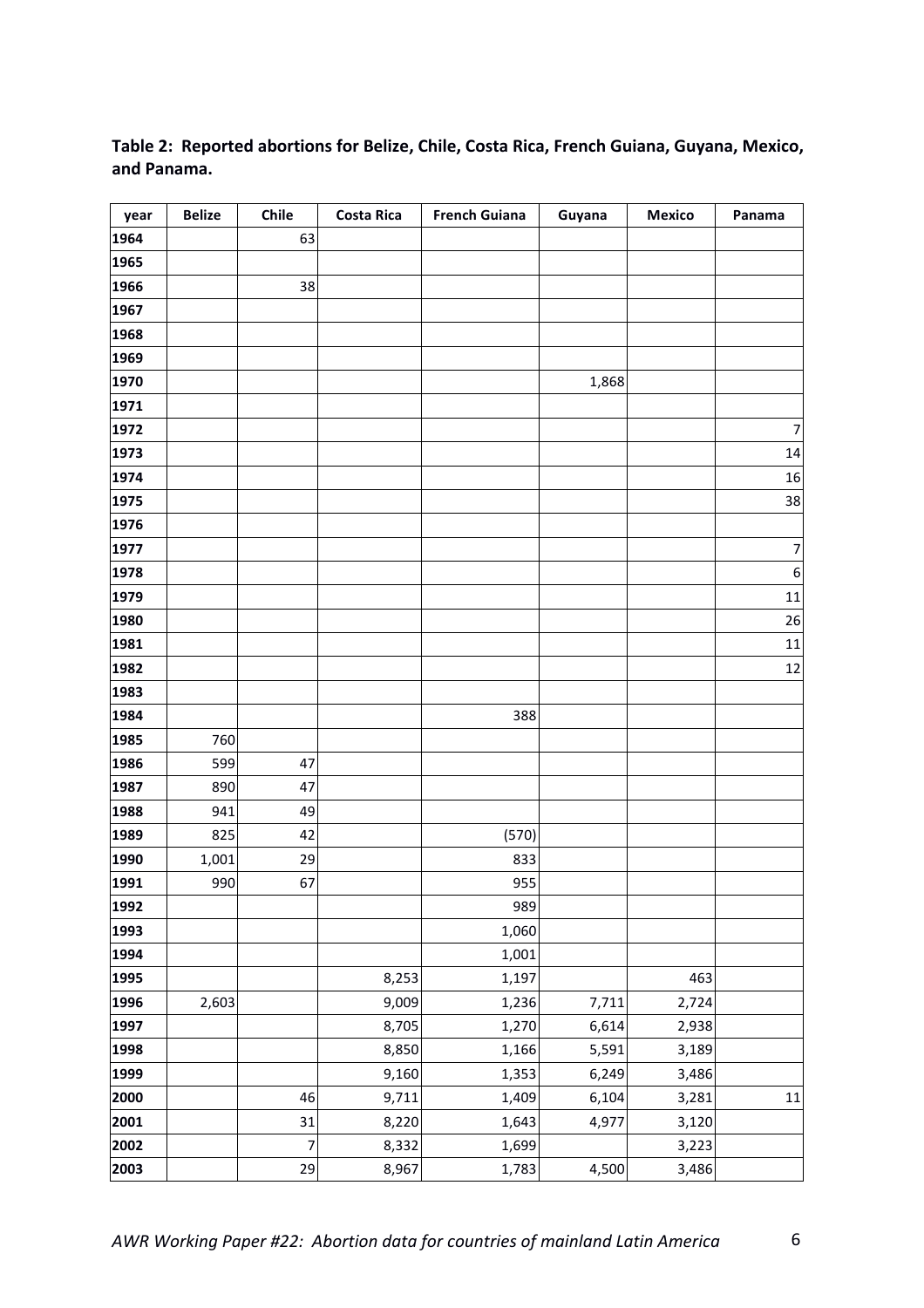| 2004 |     | 8,801 | 1,646 |     | 752    |  |
|------|-----|-------|-------|-----|--------|--|
| 2005 |     | 8,411 | 1,772 |     | 735    |  |
| 2006 |     | 8,367 | 1,914 |     | 799    |  |
| 2007 |     | 8,504 | 2,132 |     | 4,799  |  |
| 2008 |     | 8,733 | 2,106 |     | 13,404 |  |
| 2009 |     | 7,848 | 2,143 |     | 16,475 |  |
| 2010 |     | 7,697 | 2,169 |     | 16,945 |  |
| 2011 |     | 7,882 | 1,956 |     | 20,319 |  |
| 2012 |     | 7,405 | 1,644 |     | 20,485 |  |
| 2013 |     | 7,283 | 1,630 |     | 20,765 |  |
| 2014 |     | 7,137 | 1,600 |     | 20,559 |  |
| 2015 |     |       | 1,917 | 800 | 18,942 |  |
| 2016 |     |       | 1,852 |     | 18,104 |  |
| 2017 | 111 |       |       |     | 17,595 |  |

| Table 3: Abortion percentages (abortions as a percentage of total live births plus |
|------------------------------------------------------------------------------------|
| abortions) for Argentina, Brazil, Colombia, Ecuador, Paraguay, Uruguay, and Panama |
| Canal Zone.                                                                        |

| year                  | Argentina | <b>Brazil</b> | Colombia | <b>Ecuador</b> | Panama Canal Zone | Paraguay | <b>Uruguay</b> |
|-----------------------|-----------|---------------|----------|----------------|-------------------|----------|----------------|
| 1970                  |           |               |          |                | 0.14              |          |                |
| 1971                  |           |               |          |                |                   |          |                |
| 1972                  |           |               |          |                | 0.15              |          |                |
| 1973                  |           |               |          |                | 0.32              |          |                |
| 1974                  |           |               |          |                | 3.28              |          |                |
| 1975                  |           |               |          |                | 12.65             |          |                |
| 1976                  |           |               |          |                | 15.38             |          |                |
| 1977                  |           |               |          |                | 13.43             |          |                |
| 1978                  |           |               |          |                | 16.61             |          |                |
| $\tilde{\phantom{a}}$ |           |               |          |                |                   |          |                |
| 2003                  |           |               |          |                |                   | 3.45     |                |
| 2004                  | 0.01      |               |          | 0.3            |                   | 4.72     |                |
| 2005                  | 0.01      |               |          | 0.6            |                   | 3.60     |                |
| 2006                  | 0.01      |               |          | $1.2\,$        |                   | 4.29     |                |
| 2007                  | 0.01      |               |          | 0.6            |                   | 3.95     |                |
| 2008                  | 0.01      | 0.11          | 0.04     | 0.6            |                   | 3.72     |                |
| 2009                  | 0.01      | 0.07          | 0.01     | 1.1            |                   | 4.19     |                |
| 2010                  | 0.01      | 0.06          | 0.01     | $1.5\,$        |                   | 4.15     |                |
| 2011                  | 0.01      | 0.05          | 0.02     | $1.7$          |                   |          |                |
| 2012                  | 0.00      | 0.06          | 0.03     | 1.3            |                   | 5.26     |                |
| 2013                  | 0.01      | 0.05          | 0.10     | 0.6            |                   |          | 12.84          |
| 2014                  |           | 0.06          | 0.13     | 0.4            |                   | 2.53     | 15.00          |
| 2015                  |           | 0.06          |          |                |                   | 5.31     | 16.06          |
| 2016                  |           | 0.06          |          |                |                   | 5.29     | 17.12          |
| 2017                  |           | 0.06          |          |                |                   |          | 18.59          |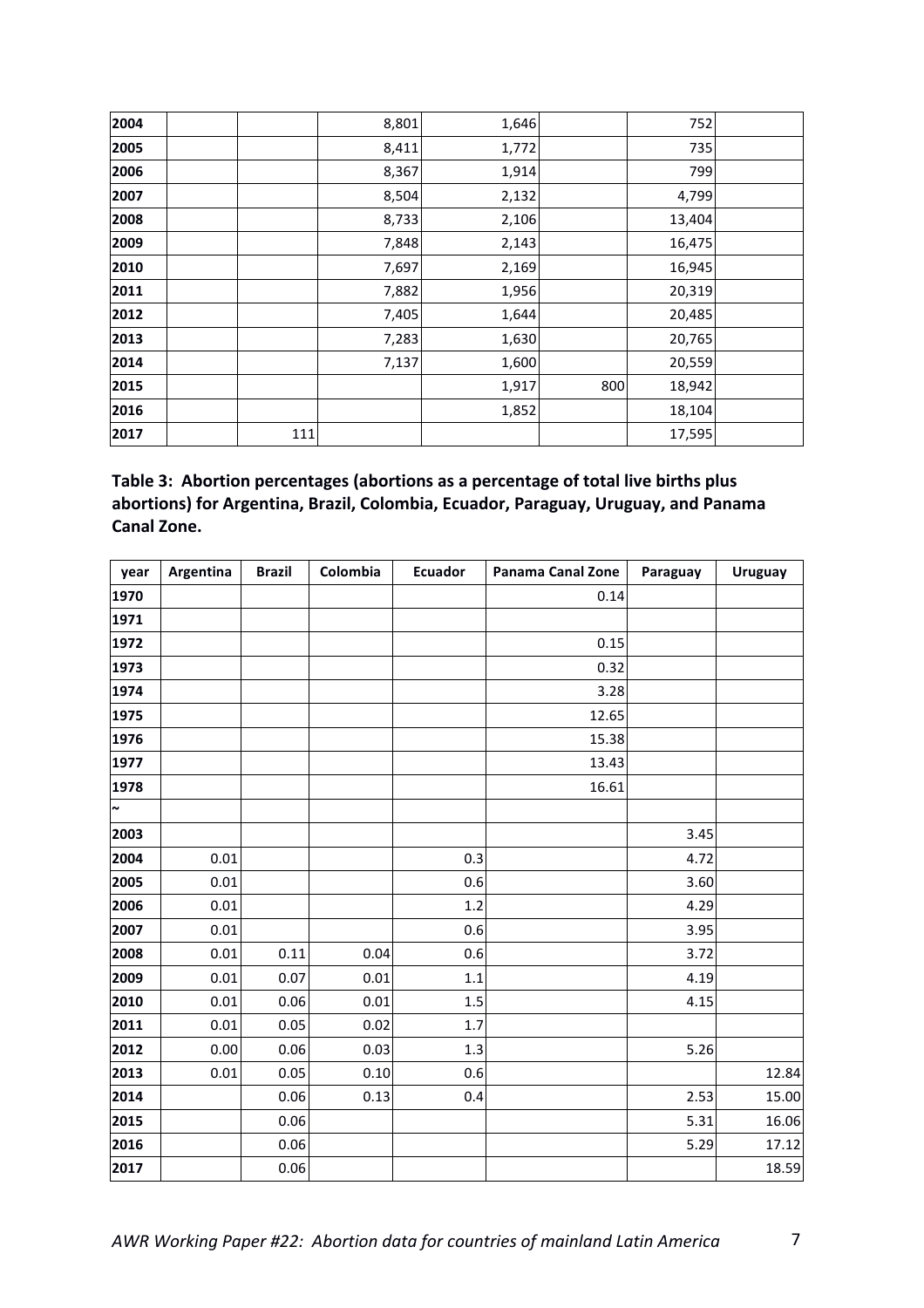## Table 4: Abortion percentages (abortions as a percentage of total live births plus abortions) for Belize, Chile, Costa Rica, French Guiana, Guyana, Mexico, Mexico City, and **Panama.**

| year | <b>Belize</b> | Chile    | <b>Costa Rica</b> | <b>French Guiana</b> | Guyana | <b>Mexico</b> | <b>Mexico City</b> | Panama |
|------|---------------|----------|-------------------|----------------------|--------|---------------|--------------------|--------|
| 1964 |               | 0.02     |                   |                      |        |               |                    |        |
| 1965 |               |          |                   |                      |        |               |                    |        |
| 1966 |               | 0.01     |                   |                      |        |               |                    |        |
| 1967 |               |          |                   |                      |        |               |                    |        |
| 1968 |               |          |                   |                      |        |               |                    |        |
| 1969 |               |          |                   |                      |        |               |                    |        |
| 1970 |               |          |                   |                      | 7.31   |               |                    |        |
| 1971 |               |          |                   |                      |        |               |                    |        |
| 1972 |               |          |                   |                      |        |               |                    | 0.01   |
| 1973 |               |          |                   |                      |        |               |                    | 0.03   |
| 1974 |               |          |                   |                      |        |               |                    | 0.03   |
| 1975 |               |          |                   |                      |        |               |                    | 0.07   |
| 1976 |               |          |                   |                      |        |               |                    |        |
| 1977 |               |          |                   |                      |        |               |                    | 0.01   |
| 1978 |               |          |                   |                      |        |               |                    | 0.01   |
| 1979 |               |          |                   |                      |        |               |                    | 0.02   |
| 1980 |               |          |                   |                      |        |               |                    | 0.05   |
| 1981 |               |          |                   |                      |        |               |                    | 0.02   |
| 1982 |               |          |                   |                      |        |               |                    | 0.02   |
| 1983 |               |          |                   |                      |        |               |                    |        |
| 1984 |               |          |                   | 14.45                |        |               |                    |        |
| 1985 | 11.38         |          |                   |                      |        |               |                    |        |
| 1986 | 8.89          | 0.02     |                   |                      |        |               |                    |        |
| 1987 | 12.69         | 0.02     |                   |                      |        |               |                    |        |
| 1988 | 12.95         | 0.02     |                   |                      |        |               |                    |        |
| 1989 | 10.98         | 0.01     |                   | 15.21                |        |               |                    |        |
| 1990 | 12.21         | 0.01     |                   | 18.74                |        |               |                    |        |
| 1991 | 13.12         | 0.02     |                   | 19.58                |        |               |                    |        |
| 1992 |               |          |                   | 19.65                |        |               |                    |        |
| 1993 |               |          |                   | 20.49                |        |               |                    |        |
| 1994 |               |          |                   | 19.12                |        |               |                    |        |
| 1995 |               |          | 9.32              | 21.92                |        | 0.02          |                    |        |
| 1996 | 28.05         |          | 10.21             | 22.06                | 25.56  | 0.10          |                    |        |
| 1997 |               |          | 10.04             | 22.28                | 23.23  | 0.11          |                    |        |
| 1998 |               |          | 10.31             | 19.89                | 21.11  | 0.12          |                    |        |
| 1999 |               |          | 10.45             | 21.61                | 25.82  | 0.13          |                    |        |
| 2000 |               | 0.02     | 11.05             | 21.28                | 24.85  | 0.12          |                    | 0.02   |
| 2001 |               | 0.01     | 9.71              | 24.22                | 18.52  | 0.11          |                    |        |
| 2002 |               | $0.00\,$ | 10.48             | 24.37                |        | 0.12          |                    |        |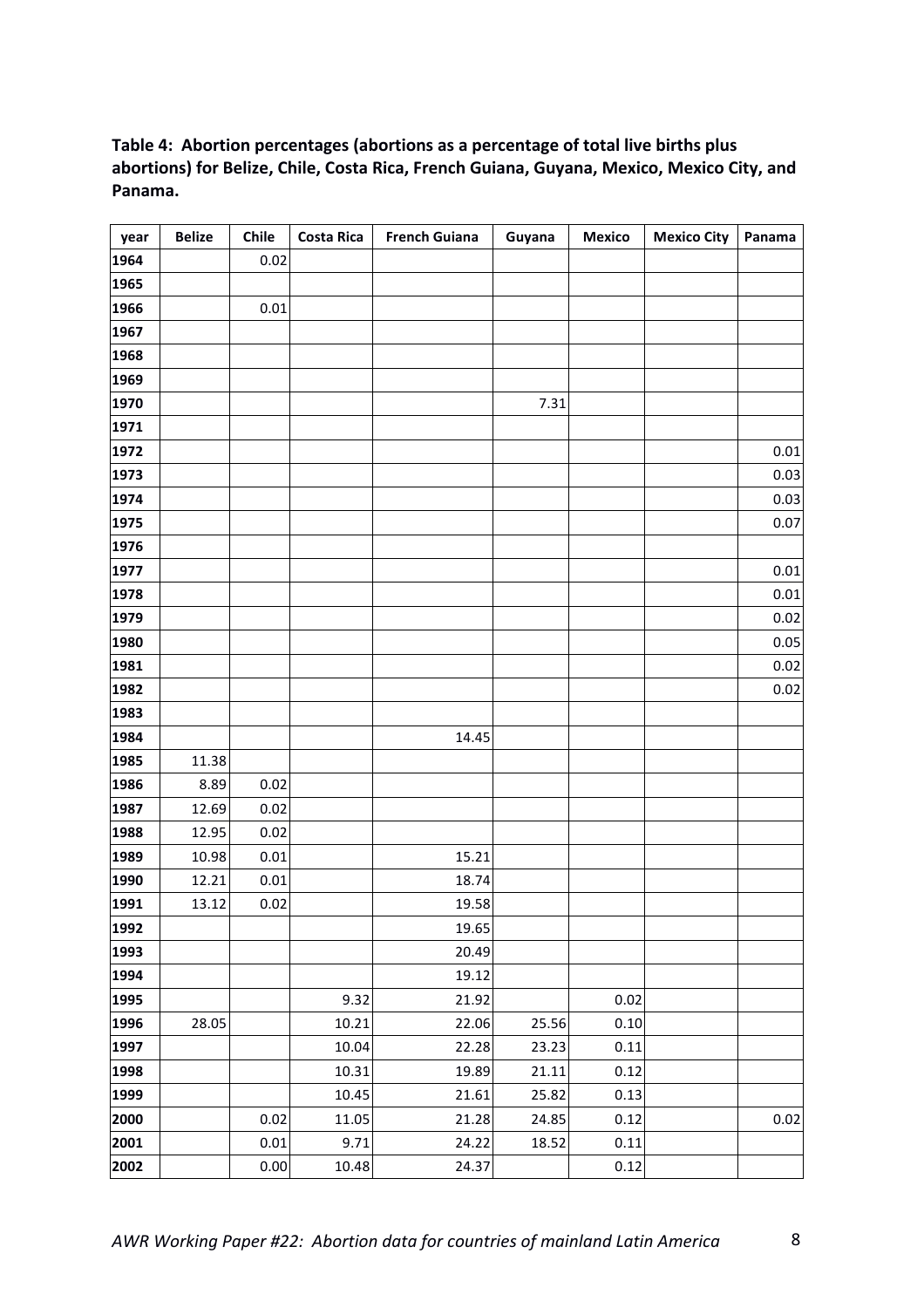| 2003 | 0.01 | 10.95 | 24.30 | 20.93 | 0.13 |      |  |
|------|------|-------|-------|-------|------|------|--|
| 2004 |      | 10.86 | 23.62 |       | 0.03 |      |  |
| 2005 |      | 10.52 | 22.81 |       | 0.03 |      |  |
| 2006 |      | 10.50 | 23.37 |       | 0.04 | 0.50 |  |
| 2007 |      | 10.42 | 25.03 |       | 0.22 | 2.53 |  |
| 2008 |      | 10.41 | 25.21 |       | 0.59 | 5.94 |  |
| 2009 |      | 9.47  | 25.78 |       | 0.73 | 7.39 |  |
| 2010 |      | 9.79  | 26.28 |       | 0.64 | 7.09 |  |
| 2011 |      | 9.69  | 23.81 |       | 0.78 | 8.42 |  |
| 2012 |      | 9.17  | 19.92 |       | 0.81 | 8.60 |  |
| 2013 |      | 9.36  | 20.11 |       | 0.83 | 9.31 |  |
| 2014 |      | 9.04  | 19.53 |       | 0.83 | 9.19 |  |
| 2015 |      |       | 21.98 | 5.06  | 0.80 | 8.61 |  |
| 2016 |      |       | 20.30 |       | 0.78 | 7.93 |  |
| 2017 | 0.05 |       | 22.49 |       | 0.89 | 7.65 |  |

| Table 5: Abortion rates (abortions per 1,000 women ages 15-44) for Argentina, Brazil, |  |
|---------------------------------------------------------------------------------------|--|
| Colombia, Ecuador, Paraguay, Uruguay, and Panama Canal Zone.                          |  |

| year   | Argentina | <b>Brazil</b> | Colombia | <b>Ecuador</b> | Panama Canal<br>Zone | Paraguay | <b>Uruguay</b> |
|--------|-----------|---------------|----------|----------------|----------------------|----------|----------------|
| 1970   |           |               |          |                | $0.1\,$              |          |                |
| 1971   |           |               |          |                |                      |          |                |
| 1972   |           |               |          |                | 0.1                  |          |                |
| 1973   |           |               |          |                | 0.2                  |          |                |
| 1974   |           |               |          |                | 2.5                  |          |                |
| 1975   |           |               |          |                | 9.8                  |          |                |
| 1976   |           |               |          |                | 11.8                 |          |                |
| 1977   |           |               |          |                | 10.7                 |          |                |
| 1978   |           |               |          |                | 12.8                 |          |                |
| $\sim$ |           |               |          |                |                      |          |                |
| 1998   |           |               |          |                |                      | 3.24     |                |
| 1999   |           |               |          |                |                      | 3.65     |                |
| 2000   |           |               |          |                |                      | 3.33     |                |
| 2001   |           |               |          |                |                      | 3.66     |                |
| 2002   |           |               |          |                |                      | 4.15     |                |
| 2003   |           |               |          |                |                      | 3.84     |                |
| 2004   | 0.01      |               |          | 0.2            |                      | 4.89     |                |
| 2005   | 0.01      |               |          | 0.4            |                      | 3.65     |                |
| 2006   | 0.01      |               |          | $1.0\,$        |                      | 3.74     |                |
| 2007   | 0.01      |               |          | 0.5            |                      | 3.34     |                |
| 2008   | 0.01      | 0.06          | 0.03     | 0.5            |                      | 2.88     |                |
| 2009   | 0.01      | 0.04          | 0.01     | 0.7            |                      | 3.18     |                |
| 2010   | 0.01      | 0.03          | 0.01     | 1.0            |                      | 3.01     |                |
| 2011   | 0.01      | 0.03          | 0.01     | $1.1\,$        |                      |          |                |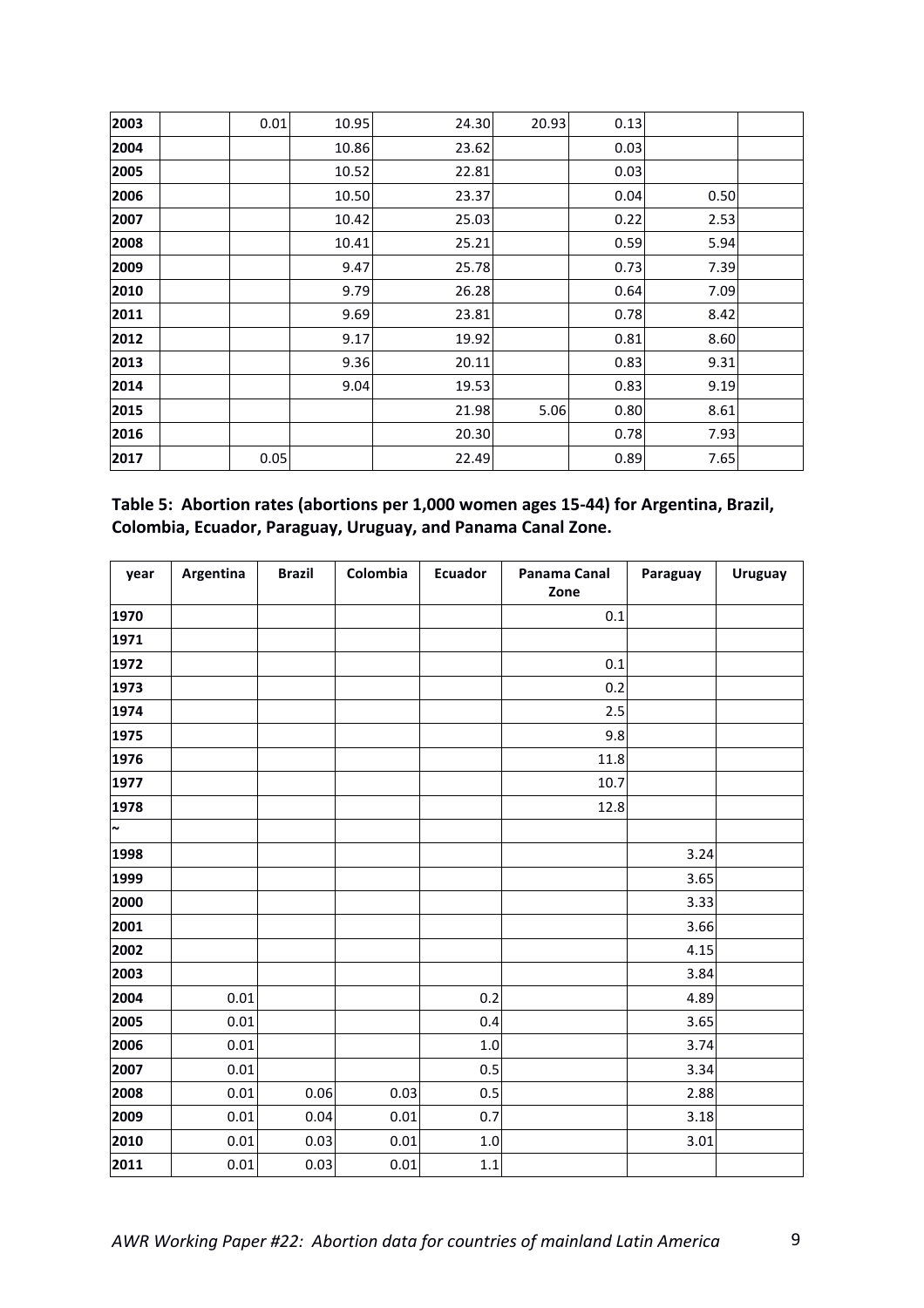| 2012 |      | 0.03 | 0.02 | 1.1 | 4.39 |       |
|------|------|------|------|-----|------|-------|
| 2013 | 0.01 | 0.03 | 0.05 | 0.5 |      | 10.01 |
| 2014 |      | 0.03 | 0.08 | 0.3 | 1.94 | 11.88 |
| 2015 |      | 0.03 | 0.27 |     | 4.68 | 13.00 |
| 2016 |      | 0.03 |      |     | 4.45 | 13.47 |
| 2017 |      | 0.03 |      |     |      | 13.60 |

| Table 6: Abortion rates (abortions per 1,000 women ages 15-44) for Belize, Chile, Costa |
|-----------------------------------------------------------------------------------------|
| Rica, French Guiana, Guyana, Mexico, Mexico City, and Panama.                           |

| year | <b>Belize</b> | Chile |       | Costa Rica French Guiana | Guyana | <b>Mexico</b> | <b>Mexico City</b> | Panama |
|------|---------------|-------|-------|--------------------------|--------|---------------|--------------------|--------|
| 1964 |               | 0.04  |       |                          |        |               |                    |        |
| 1965 |               |       |       |                          |        |               |                    |        |
| 1966 |               | 0.02  |       |                          |        |               |                    |        |
| 1967 |               |       |       |                          |        |               |                    |        |
| 1968 |               |       |       |                          |        |               |                    |        |
| 1969 |               |       |       |                          |        |               |                    |        |
| 1970 |               |       |       |                          | 13.68  |               |                    |        |
| 1971 |               |       |       |                          |        |               |                    |        |
| 1972 |               |       |       |                          |        |               |                    | 0.02   |
| 1973 |               |       |       |                          |        |               |                    | 0.04   |
| 1974 |               |       |       |                          |        |               |                    | 0.05   |
| 1975 |               |       |       |                          |        |               |                    | 0.10   |
| 1976 |               |       |       |                          |        |               |                    |        |
| 1977 |               |       |       |                          |        |               |                    | 0.02   |
| 1978 |               |       |       |                          |        |               |                    | 0.01   |
| 1979 |               |       |       |                          |        |               |                    | 0.03   |
| 1980 |               |       |       |                          |        |               |                    | 0.06   |
| 1981 |               |       |       |                          |        |               |                    | 0.02   |
| 1982 |               |       |       |                          |        |               |                    | 0.03   |
| 1983 |               |       |       |                          |        |               |                    |        |
| 1984 |               |       |       | 20.60                    |        |               |                    |        |
| 1985 | 22.50         |       |       |                          |        |               |                    |        |
| 1986 | 17.12         | 0.02  |       |                          |        |               |                    |        |
| 1987 | 24.49         | 0.02  |       |                          |        |               |                    |        |
| 1988 | 24.94         | 0.02  |       |                          |        |               |                    |        |
| 1989 | 21.12         | 0.01  |       | 22.56                    |        |               |                    |        |
| 1990 | 24.86         | 0.01  |       | 31.55                    |        |               |                    |        |
| 1991 | 24.03         | 0.02  |       | 34.68                    |        |               |                    |        |
| 1992 |               |       |       | 34.58                    |        |               |                    |        |
| 1993 |               |       |       | 35.80                    |        |               |                    |        |
| 1994 |               |       |       | 32.79                    |        |               |                    |        |
| 1995 |               |       | 10.06 | 38.17                    |        | 0.02          |                    |        |
| 1996 | 55.50         |       | 10.68 | 38.50                    | 40.53  | 0.12          |                    |        |
| 1997 |               |       | 10.03 | 38.74                    | 34.88  | 0.12          |                    |        |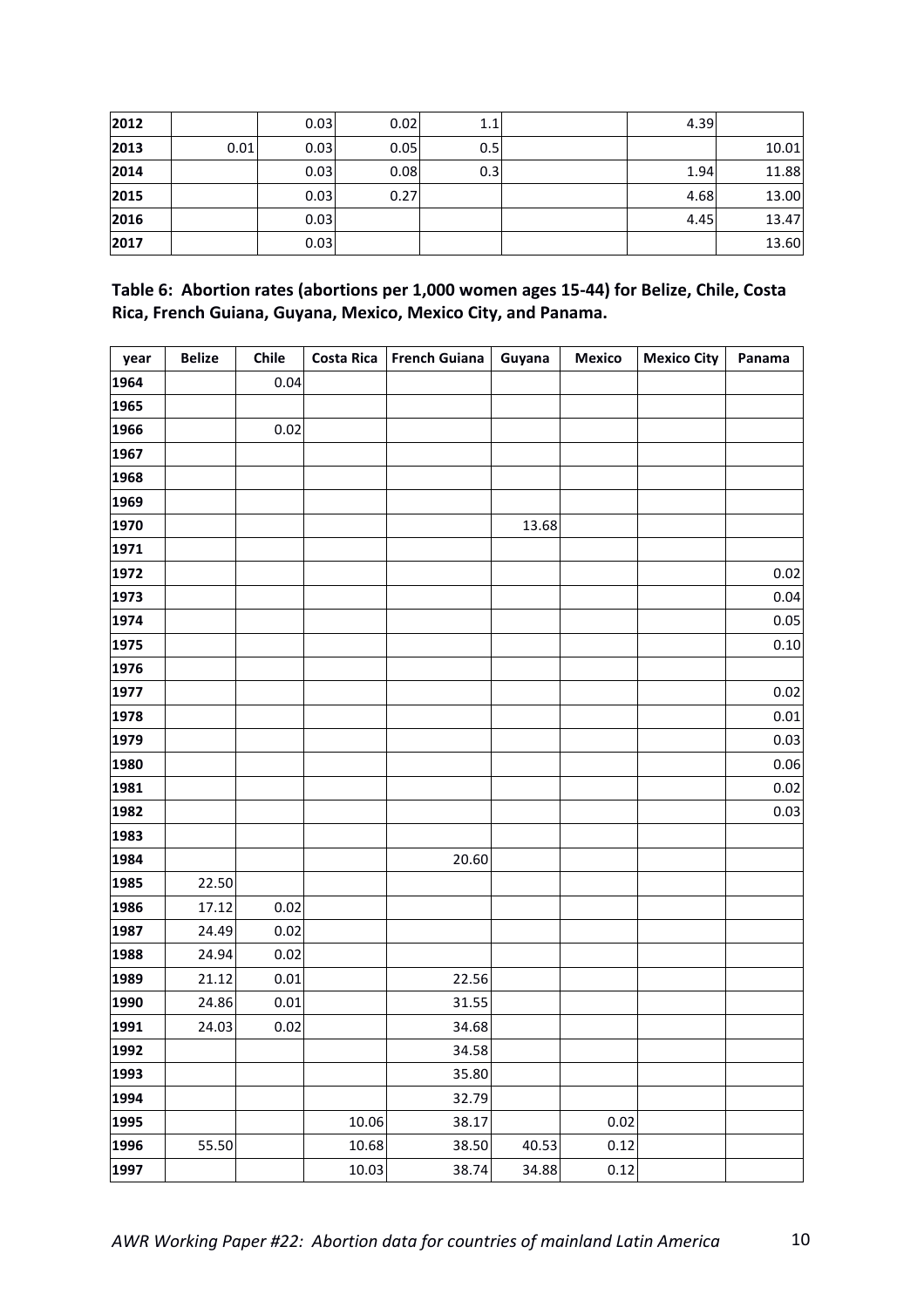| 1998 |      | 9.91  | 34.78 | 29.70 | 0.13 |         |      |
|------|------|-------|-------|-------|------|---------|------|
| 1999 |      | 9.99  | 39.22 | 33.56 | 0.14 |         |      |
| 2000 | 0.01 | 10.34 | 39.36 | 33.21 | 0.13 |         | 0.02 |
| 2001 | 0.01 | 8.57  | 43.26 | 27.45 | 0.12 |         |      |
| 2002 | 0.00 | 8.52  | 42.01 |       | 0.13 |         |      |
| 2003 | 0.01 | 9.02  | 41.48 | 25.62 | 0.14 |         |      |
| 2004 |      | 8.71  | 36.27 |       | 0.03 |         |      |
| 2005 |      | 8.21  | 37.29 |       | 0.03 |         |      |
| 2006 |      | 8.06  | 38.96 |       | 0.03 | 0.3     |      |
| 2007 |      | 8.09  | 42.29 |       | 0.18 | 1.6     |      |
| 2008 |      | 8.23  | 40.92 |       | 0.48 | 3.9     |      |
| 2009 |      | 7.33  | 40.88 |       | 0.58 | 4.6     |      |
| 2010 |      | 7.12  | 40.61 |       | 0.59 | 4.6     |      |
| 2011 |      | 7.24  | 35.89 |       | 0.69 | 5.3     |      |
| 2012 |      | 6.75  | 29.50 |       | 0.69 | 5.3     |      |
| 2013 |      | 6.58  | 28.59 |       | 0.69 | 5.4     |      |
| 2014 |      | 6.41  | 27.43 |       | 0.67 | 5.3     |      |
| 2015 |      |       | 32.15 | 4.47  | 0.62 | 4.6     |      |
| 2016 |      |       | 30.38 |       | 0.58 | 4.2     |      |
| 2017 | 0.03 |       | 37.54 |       | 0.56 | $4.0\,$ |      |

#### **References (data sources for Tables 1-6)**

- ABC Color, 2017, "Cifra de ninas abusadas puede ser aun mayor," *ABC Color*, on line [http://www.abc.com.py/nacionales/cifra-de-ninas-abusadas-puede-ser-aun-mayor-1559234.html].
- ABEP, 2016, "A criminalizacao do abortamento induzido no Brasil e um total desrespeito aos Direitos Humanos e uma violencia contra as mulheres," ABEP, on line [http://www.abep.org.br/xxencontro/files/paper/129-124.pdf].
- Beaie, Sonkarley Tiatun, 19 Sept. 2007, "Chapter 1: National population trends: size, growth and distribution," in *The Co-Operative Republic of Guyana Population and Housing Census 2002: National Census Report*, Bureau of Statistics Guyana, on line at *Bureau of Statistics* [http://www.statisticsguyana.gov.gy/pubs/Chapter1\_National\_Population\_Trends.pdf].
- Blake, Marcia de Toledo, et al., 2015, "Factors associated with the delay in seeking legal abortion for pregnancy resulting from rape," International Archives of Medicine, 8(29), doi:10.3823/1628.
- Bowater, Donna, 1 Feb. 2015, "Abortion in Brazil: A matter of life and death," The Guardian, on line [https://www.theguardian.com/world/2015/feb/01/abortion-in-brazil-a-matter-of-life-anddeath].
- Bureau of Statistics (Guyana), 19 Sept. 2007, "Chapter 4. Mortality and fertility patterns," in *Population and Housing Census 2002 National Census Report*, on line at *Bureau of Statistics* [http://www.statisticsguyana.gov.gy/download.php?file=24].
- Bureau of Statistics (Guyana), 2008, "Annex 5, Guyana: Selected Socio-Economic Indicators," in *Statistical Bulletin*, on line at *Bureau of Statistics*
- [http://www.statisticsguyana.gov.gy/pubs/stats\_bulletin\_(thematic\_area).zip].
- CDMX, 2018, "Programas especiales," *CDMX*, on line [http://data.salud.cdmx.gob.mx/portal/media/agenda\_2017/pdfs/8SN/programas.pdf].
- CEPEP, 2017, "Calculation of the magnitude of abortion induced in Paraguay," *CEPEP*, on line [http://www.cepep.org.py/archivos/aborto\_inducido\_en.pdf].
- CIA (USA), 2018, "World Factbook: Guyana," CIA, on line [https://www.cia.gov/library/publications/the-world-factbook/geos/print\_gy.html].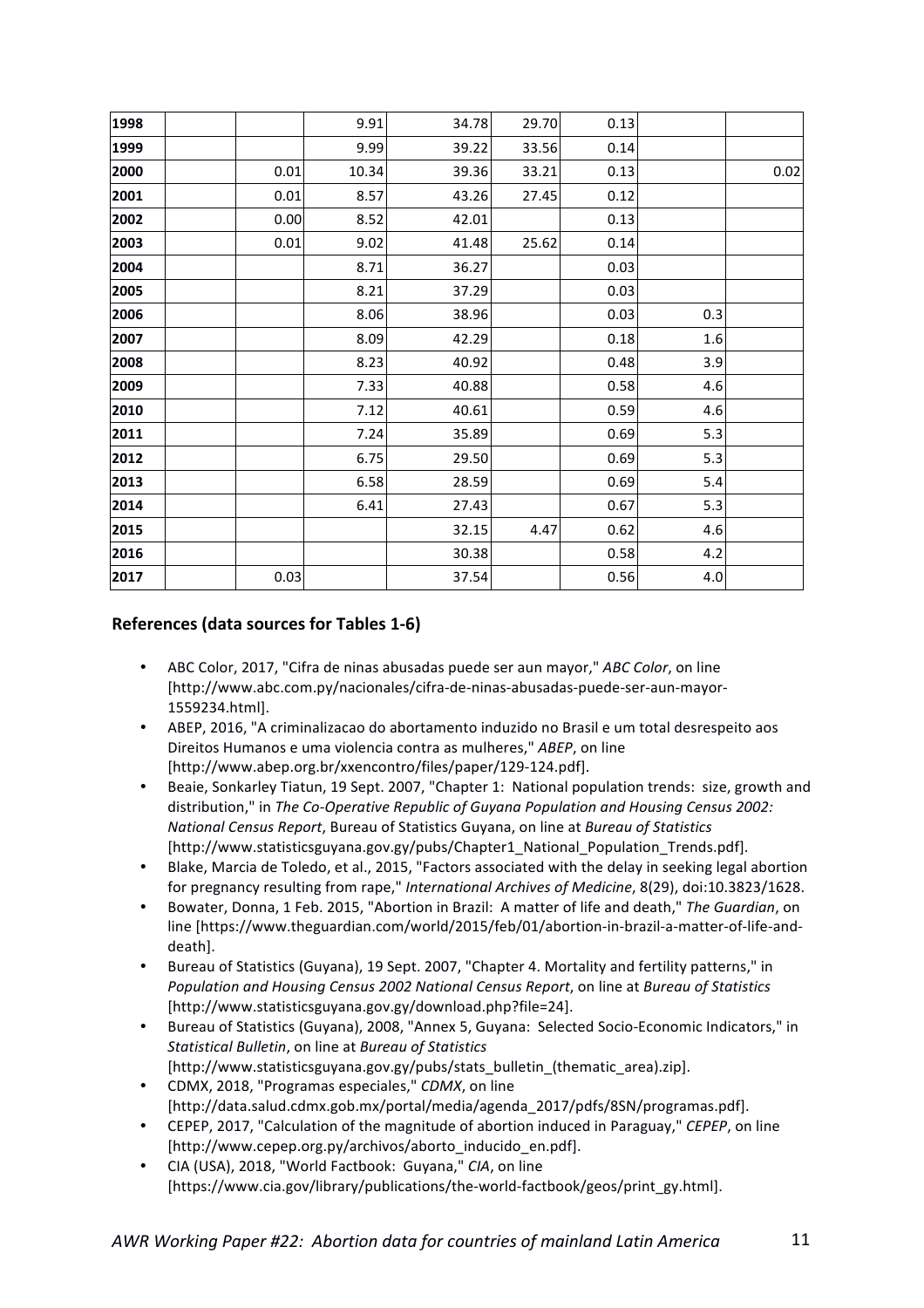- Clicrbs, 2017, "Quando escolher e um direito," Clicrbs, on line [http://www.clicrbs.com.br/sites/swf/dc\_aborto\_legal/index.html].
- DANE, 22 Dec. 2017, "Nacimientos por area de ocurrencia y sexo, segun grupos de edad de la madre, total nacional ano 2016," DANE, on line [https://www.dane.gov.co/files/investigaciones/poblacion/2017/22-diciembre-2017/nacimientos2016/Cuadro1-NACIMIENTOS-2016-definitivo.xls].
- DANE, 30 June 2017, "Nacimientos por area de ocurrencia y sexo, segun grupos de edad de la madre, total nacional ano 2015," DANE, on line [https://www.dane.gov.co/files/investigaciones/poblacion/2017/30-junio-2017/nacimientos2015/Cuadro1-NACIMIENTOS-2015-definitiva.xls].
- DGEEC, Dec. 2017 "Estadisticas vitales del Paraguay 2016," DGEEC, on line [http://www.dgeec.gov.py/ Publicaciones/Biblioteca/estadisticas%20vitales%202016/Estadisticas%20Vitales%202016.pdf].
- DGEEC, Feb. 2017 "Estadisticas vitales del Paraguay 2015," DGEEC, on line [http://www.dgeec.gov.py/ Publicaciones/Biblioteca/estadisticas%20vitales%202015/Estadisticas%20Vitales%202015.pdf].
- DGEEC, March 2016, "Estadisticas vitales del Paraguay 2014," DGEEC, on line [http://www.dgeec.gov.py/ Publicaciones/Biblioteca/estadistica%20vitales2014/Estadisticas%20Vitales%202014.pdf].
- Direction de la Sante et du Developpement Social, Service Statistique, 2007, "Statistiques et indicateurs de la sante et du social, Statiss outremer 2007," *DSDS de la Martinique*, on line [http://www.martinique.sante.gouv.fr/documents/accueil/statistiques/statiss\_dom\_2007.pdf].
- DREES, 2016, "30. Les interruptions volontaires de grossesse," *DREES*, on line at Sante [https://drees.solidarites-sante.gouv.fr/IMG/pdf/fiche30-2.pdf].
- EFE, 22 Nov. 2016, "En 2015 abortaron en Uruguay 9.362 mujeres, un 10% más que en el año anterior," *EFE*, on line [https://www.efe.com/efe/america/sociedad/en-2015-abortaronuruguay-9-362-mujeres-un-10-mas-que-el-ano-anterior/20000013-3103581].
- Faundes, Anibal, German Rodriguez-Galant, and Onofre Avendano, 1968, "The San Gregorio experimental family planning program: Changes observed in fertility and abortion rates," *Demography*, 5(2):836-845.
- Federation Nationale des Observatoires Regionaux de la Sante, 1997, "Autour de la grossesse," *FNORS*, on line [http://www.fnors.org/Fnors/Ors/Travaux/So/31.pdf].
- Fernández, Marcela, 29 Dec. 2014, "Las muertes por abortos aumentaron el 51,5% en el país," La *Voz*, on line [http://www.lavoz.com.ar/ciudadanos/las-muertes-por-abortos-aumentaron-el-515en-el-pais].
- GINA, 23 June 2005, "Medical Termination Act never meant to encourage more terminations," Guyana Government Information Agency, on line [http://www.gina.gov.gy/archive/daily/b050623.html].
- GIRE, 2016, "Cifras," GIRE, on line [http://www.gire.org.mx/nuestros-temas/aborto/cifras].
- GIRE, Oct. 2013, "Cifras ILE (October 2013)," *GIRE*, on line [https://www.gire.org.mx/index.php?option=com\_content&id=504&Itemid=1397&lang=es].
- Guttmacher Institute, Oct. 2013, "Unintended pregnancy and induced abortion," Guttmacher *Institute*, on line [https://www.guttmacher.org/fact-sheet/unintended-pregnancy-and-inducedabortion-colombia].
- Guyana Times, 14 Nov. 2016, "Almost 1000 abortions recorded in 2015," Guyana Times, on line [https://guyanatimesgy.com/almost-1000-abortions-recorded-in-2015/].
- INEC, 1986, "Morbilidad," *FLACSO Andes*, on line [http://www.flacsoandes.edu.ec/biblio/catalog/resGet.php?resId=24326].
- INED, 1986, "Quinzieme rapport sur la situation demeographique de la France," *Population*, 41(4/5):649-719.
- INEGI, 2018, "Natalidad y fecundidad," INEGI, on line [http://www.beta.inegi.org.mx/temas/natalidad/].
- INSEE, 14 Feb. 2018, "Natalite en 2016: Comparaisons regionales et departementales," *INSEE*, on line [https://www.insee.fr/fr/statistiques/2012761#tableau-TCRD\_053\_tab1\_regions2016].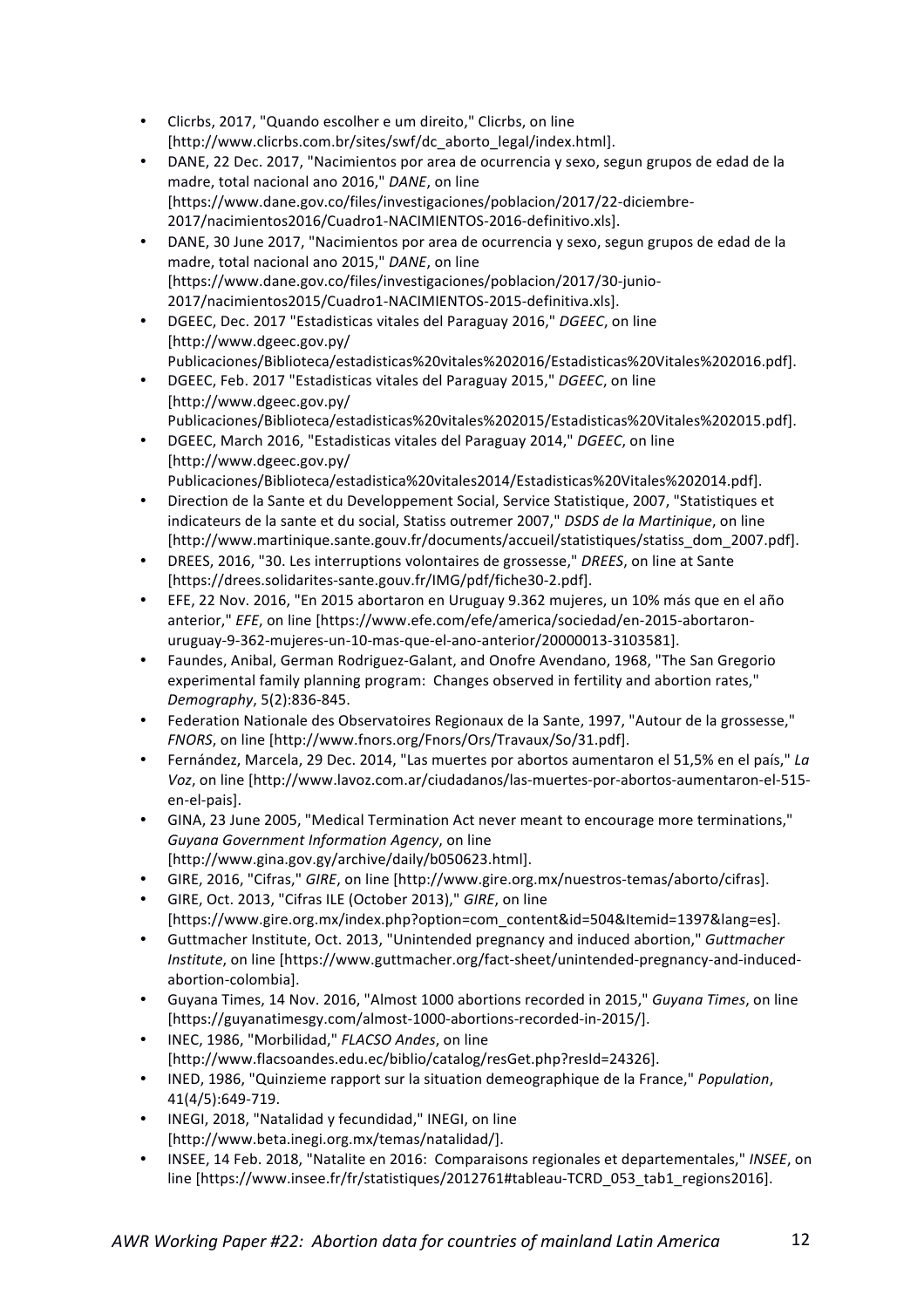- INSEE, 29 Sept. 2016, "Naissances et deces domicilies 2007-2015, Departement de la Guyane," *INSEE*, on line [https://www.insee.fr/fr/statistiques/2120975/?geo=DEP-973#tableau-RFD G1].
- INSEE, 4 Sept. 2018, "Les naissances en 2017: Etat civil--Insee resultats," INSEE, on line [https://www.insee.fr/fr/
	- statistiques/3576477?sommaire=3576483&q=natalite+comparaisons+departementales]. Instituto General de la Republica de Panama, 2018, "Cuadro 221-01. Nacimientos vivos y
- defunciones fetales en la republica: Anos 1952-2016," INEC Panama, on line [https://www.contraloria.gob.pa/inec/archivos/P8291221-01.pdf].
- International Campaign for Women's Right to Safe Abortion, 18 May 2018, "Chile--Legal abortions in Chile since the new law was passed, and response to political pushback," *ICWRSA*, on line [http://www.safeabortionwom ensright.org/chile-legal-abortions-in-chile-since-the-newlaw-was-passed-and-response-to-political-pushback/].
- Johnson, Robert, July 2002, "National gender policy: Belize," *Univ. of the West Indies*, on line [https://sta.uwi.edu/igds/documents/BelizeNationalGenderPolicy2002.pdf].
- Koch, Elard, John Thorp, Miguel Bravo, Sebastián Gatica, Camila X. Romero, Hernán Aguilera, Ivonne Ahlers, 2012, "Women's education level, maternal health facilities, abortion legislation and maternal deaths: A natural experiment in Chile from 1957 to 2007 (supplementary information)," PLOS One, 7(5):e36613, on line at PLOS One [https://journals.plos.org/plosone/article?id=10.1371/journal.pone.0036613].
- Kodan, Lachmi R., Kim J. C. Vershueren, Jos van Roosmalen, Humphrey H. H. Kanhai, and Kitty W. M. Bloemenkamp, 2017, Maternal mortality audit in Suriname between 2010 and 2014, a reproductive age mortality survey, *BMC Pregnancy and Childbirth*, 17:275.
- LaRed21, 16 March 2018, "En el ano 2017 nacieron 4.044 uruguayos menos en comparacion con el 2016," LaRed21, on line [http://www.lr21.com.uy/comunidad/1362572-natalidad-fecundidaduruguay-naciomientos].
- Ministerio da Saude (Brazil), 2018, "Tabnet," *Portal da Saude*, on line [http://tabnet.datasus.gov.br/cgi/tabcgi.exe?sinasc/cnv/nvbr.def].
- Ministerio de Salud Publica y Bienestar Social—Paraguay, 2012, "Morbilidad de consultorio externo por aborto segun ano," MSPBS, on line [http://www.mspbs.gov.py/indicadoresdesalud/?wpfb\_dl=53].
- Ministerio Salud Publica (Uruguay), Aug. 2017, "Avances y desafios en politica publica de salud sexual y salud reproductiva," *Ministerio de Salud*, on line [http://www.msp.gub.uy/sites/default/files/ppt%20coloquio%20SSySR%20FINAL%202.pdf].
- Ministerio Salud Publica (Uruguay), March 2018 "Interrupcion voluntaria embarazo (IVE) 2013-2017," Ministerio Salud Publica, on line [http://www.msp.gub.uy/sites/default/files/presentaci%C3%B3n%20IVE%202013%202017.pdf].
- Ministry of Health Statistics Unit (Guyana), March 2007, "Statistical Bulletin 2004," Ministry of *Health*, on line [http://www.health.gov.gy/pub/moh\_stats\_bulletin\_04.pdf].
- Ministry of Health Statistics Unit (Guyana), March 2007, "Statistical Bulletin 2005," Ministry of *Health*, on line [http://www.health.gov.gy/pub/moh\_stats\_bulletin\_05.pdf].
- MINSALUD, June 2016, "Interrupción voluntaria del embarazo, un derecho humano de las mujeres," MINSALUD, on line [https://www.minsalud.gov.co/sites/rid/Lists/BibliotecaDigital/RIDE/VS/PP/abc-maternidadelegida.pdf].
- Montevideo Portal, 31 Aug. 2017, "En 2016 abortaron 9.719 muieres en Uruguay, un 3,8 % mas que el ano anterior," Montevideo Portal, on line [https://www.montevideo.com.uy/Mujer/En-2016-abortaron-9-719-mujeres-en-Uruguay-un-3-8--mas-que-el-ano-anterior-uc353297]
- Mougel, Par Ruth, 19 Nov. 2017, "Ou en est la legislation de l'IVG en Amerique Latine?," *Inti* Solidarite Nicaragua Amerique Centre, on line [http://assointi.org/index.php?post/2017/11/19/Ou-en-est-la-legislation-de-lIVG-en-Amerique-Latine2].
- MSPBS, 2018, "El embarazo no deseado se puede evitar mediante planificacion familiar," *MSPBS*, on line [https://www.mspbs.gov.py/portal/15163/el-embarazo-no-deseado-se-puede-evitarmediante-planificacion-familiar.html].
- Noticias, 10 March 2016, "SUS atende 100 vezes mais casos pos-aborto do que faz interrupcoes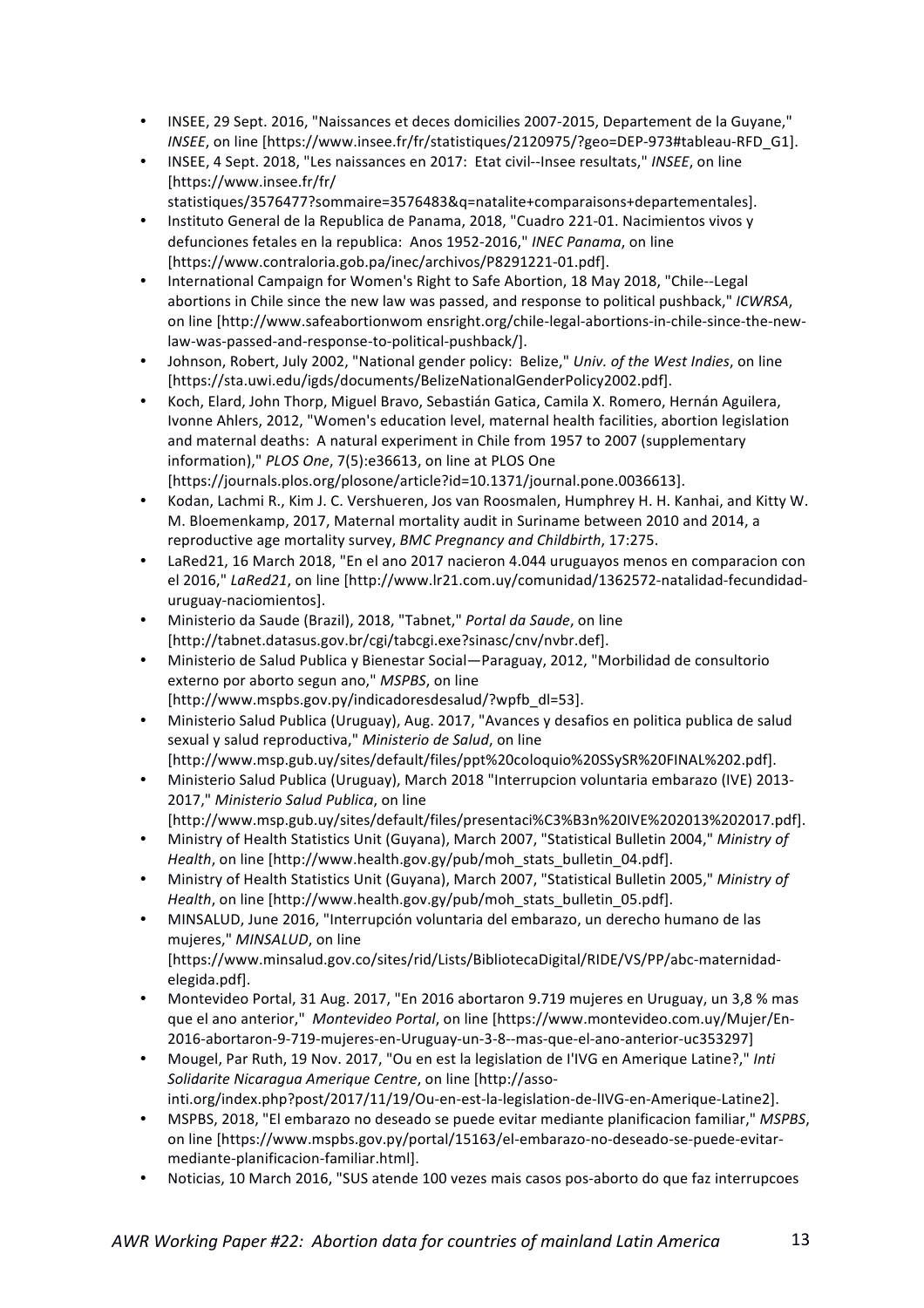legais," *Noticias*, on line [https://noticias.uol.com.br/cotidiano/ultimas-noticias/2016/03/10/susatende-100-vezes-mais-casos-pos-aborto-do-que-faz-interrupcoes-legais.htm].

- Ortiz-Prado, Esteban, Katherine Simbana, Lenin Gomez, Anna M. Stewart-Ibarra, Lisa Scott, and Gabriel Cevallos-Sierra, 2017, Abortion, an increasing public health concern in Ecuador; a 10-year population-based analysis, *Pragmatic and Observational Research*, 8:129-135.
- Pan American Health Organization Health Analysis and Information Systems Area, 2005, *Regional Core Health Data Initiative: Technical Health Information System, PAHO (Washington, DC), on* line at *PAHO* [http://www.paho.org/English/SHA/coredata/tabulator/newTabulator.htm].
- Pan American Health Organization, 1998, *Health in the Americas, 1998 Edition, Volume II*, PAHO (Washington, DC), on line at *PAHO* [http://www.paho.org/english/HIA1998/HealthVol2.pdf].
- Posadas-Robledo, Francisco Javier, 2018, Embarazo y VIH indicacion absoluta de cesarea?, *Ginecologia y Obstetricia de Mexico*, 86(6):374-382.
- Service Etudes et Statistiques Antilles-Guyane, 2006, "Statistiques sanitaires et sociales 1990/2005," DSDS de la Martinique, on line
- [http://www.martinique.sante.gouv.fr/documents/accueil/statistiques/memento\_sss90\_05.pdf].
- Shepard, Bonnie L., and Lidia Casas Becerra, 2007, "Abortion policies and practices in Chile: Ambiguities and dilemmas," *Reproductive Health Matters*, 15(30):202-210.
- Singh, Susheela, 1979, "Demographic variables and the recent trend in fertility in Guyana, 1960-1971," *Population Studies*, 33(2):313-327.
- Soares, Gilberta S., Maria Beatriz Galli, Ana Paula de A. L. Viana, March 2011, "Advocacy para o acesso ao aborto legal e seguro: semelhanças no impacto da ilegalidade na saúde das mulheres e nos serviços de saúde em Pernambuco, Bahia, Paraíba, Mato Grosso do Sul e Rio de Janeiro," Senado, on line [http://www.senado.gov.br/noticias/agencia/pdfs/advocacy.pdf].
- Social Security Board (Belize), 2012, "Social Security Board: Annual Report 2011," Social Security *Board*, on line [https://www.socialsecurity.org.bz/wp-content/uploads/2017/09/Annual-Report-2011.pdf].
- Social Security Board (Belize), 2014, "Social Security Board: Statistics 2013," Social Security *Board*, on line [https://www.socialsecurity.org.bz/wp-content/uploads/2017/09/Statistical-Segment-2013-Final.pdf].
- Social Security Board (Belize), 2018, "Social Security Board: Statistical Abstract 2017," Social Security Board, on line [https://www.socialsecurity.org.bz/wpcontent/uploads/2018/11/Statistical-Segment-2017.pdf].
- Stabroek News, 16 June 2002, "Drop in abortions since law passed--Cummings," Stabroek News, on line at Guyana: Land of Six Peoples [http://landofsixpeoples.com/news02/ns2061610.htm].
- Statista, 2018, "Number of decriminalized abortions in Brazil from 2009 to 2017," Statista, on line [https://www.statista.com/statistics/890792/brazil-number-legal-abortions/].
- U.K. Parliament, 30 Nov. 1987, "Abortion," *HANSARD 1803-2005*, on line [http://hansard.millbanksystems.com/written\_answers/1987/nov/30/abortion].
- UNICEF, 2018, "Guyana: Statistics," UNICEF, on line [https://www.unicef.org/infobycountry/guyana\_statistics.html].
- United Nations Department of Economic and Social Affairs, 2000, "Table 5. Live births by age of mother, sex and urban/rural residence: 1948-1997," in *United Nations Demographic Yearbook* 1948-1997: Historical Supplement, United Nations (New York, NY), on line at *United Nations Statistics Division*

[http://unstats.un.org/unsd/demographic/products/dyb/DYBHist/HistTab05.pdf].

- United Nations Department of Economic and Social Affairs, 2000, United Nations Demographic *Yearbook 1998*, United Nations (New York, NY), on line at *United Nations Statistics Division* [https://unstats.un.org/unsd/demographic-social/products/dyb/dybsets/1998%20DYB.pdf].
- United Nations Department of Economic and Social Affairs, 2001, "Table 1. Live births by sex and urban/rural residence: 1980-1999," in *United Nations Demographic Yearbook 1999*, United Nations (New York, NY), on line at *United Nations Statistics Division*
- [https://unstats.un.org/unsd/demographic/products/dyb/DYBNat/NatStatTab01.pdf]. • United Nations Department of Economic and Social Affairs, 2002, "Table 1. Live births by sex and urban/rural residence: 1980-1999," in *United Nations Demographic Yearbook 1999 Natality*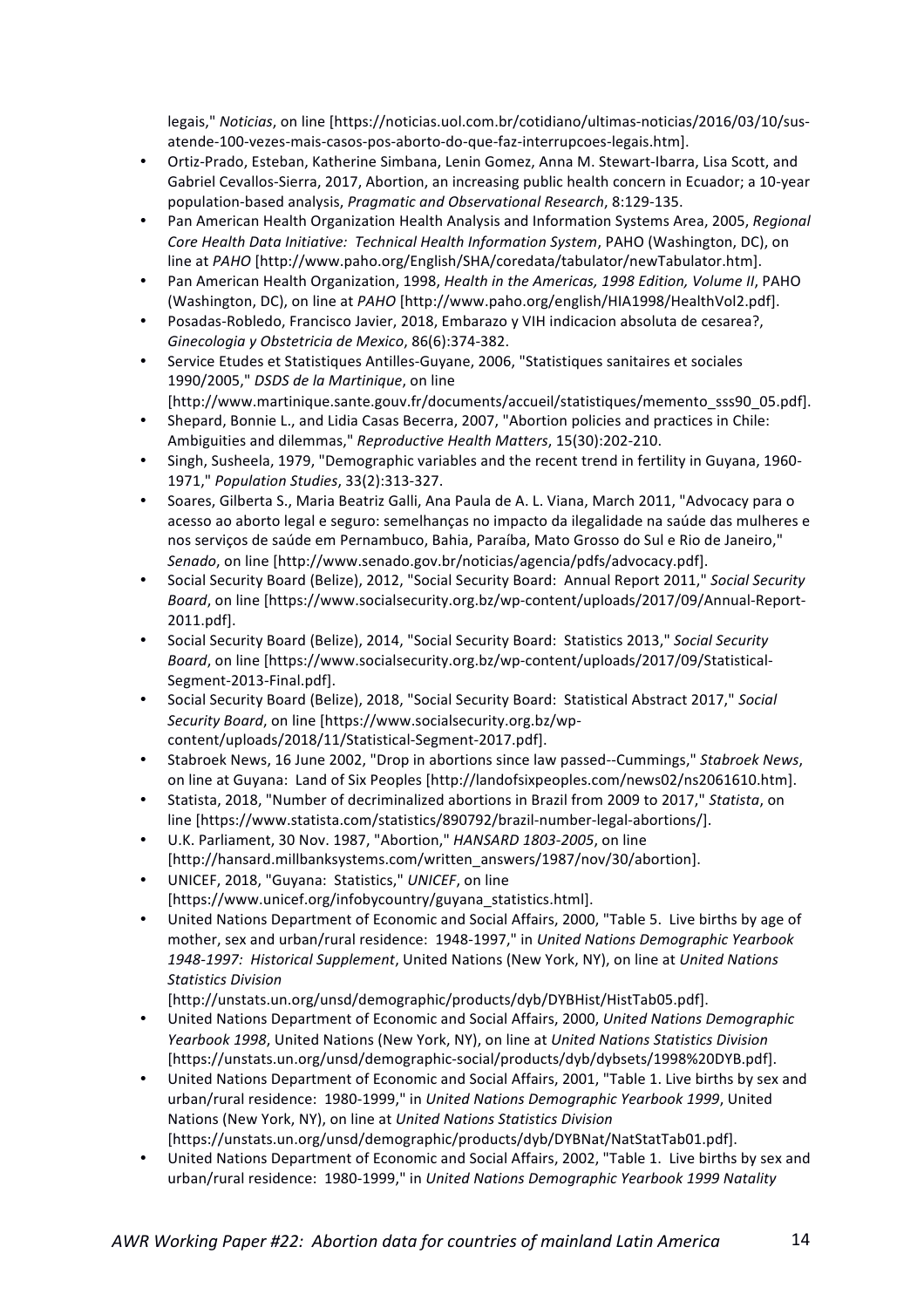*Supplement*, United Nations (New York, NY), on line at *United Nations Statistics Division* [http://unstats.un.org/unsd/demographic/products/dyb/DYBNat/NatStatTab01.pdf].

- United Nations Department of Economic and Social Affairs, 2002, "Table 9. Live births and crude live birth rates, by urban/rural residence: 1996-2000," in *United Nations Demographic Yearbook* 2000, United Nations (New York, NY), on line at *United Nations Statistics Division* [http://unstats.un.org/unsd/demographic/products/dyb/DYB2000/Table09.pdf].
- United Nations Department of Economic and Social Affairs, 2003, "Table 13. Legally induced abortions: 1993-2001," in *United Nations Demographic Yearbook 2001*, United Nations (New York, NY), on line at *United Nations Statistics Division* [http://unstats.un.org/unsd/demographic/products/dyb/DYB2001/Table13.pdf].
- United Nations Department of Economic and Social Affairs, 2003, "Table 9. Live births and crude birth rates, by urban/rural residence: 1997-2001," in *United Nations Demographic Yearbook* 2001, United Nations (New York, NY), on line at *United Nations Statistics Division* [https://unstats.un.org/unsd/demographic/products/dyb/DYB2001/Table09.pdf].
- United Nations Department of Economic and Social Affairs, 2004, "Table 9. Live births and crude birth rates, by urban/rural residence: 1998-2002," in *United Nations Demographic Yearbook* 2002, United Nations (New York, NY), on line at *United Nations Statistics Division* [http://unstats.un.org/unsd/demographic/products/dyb/dyb2002/Table09.pdf].
- United Nations Department of Economic and Social Affairs, 2006, "Table 13. Legally induced abortions: 1995-2004," in *United Nations Demographic Yearbook 2004*, United Nations (New York, NY), on line at *United Nations Statistics Division* [http://unstats.un.org/unsd/demographic/products/dyb/DYB2004/Table13.pdf].
- United Nations Department of Economic and Social Affairs, 2006, "Table 9. Live births and crude birth rates, by urban/rural residence: 2000-2004," in *United Nations Demographic Yearbook* 2004, United Nations (New York, NY), on line at *United Nations Statistics Division* [http://unstats.un.org/unsd/demographic/products/dyb/DYB2004/Table09.pdf].
- United Nations Department of Economic and Social Affairs, 2007, "Table 9. Live births and crude birth rates, by urban/rural residence: 2001-2005," in *United Nations Demographic Yearbook* 2005, United Nations (New York, NY), on line at *United Nations Statistics Division* [http://unstats.un.org/unsd/demographic/products/dyb/dyb2005/Table09.pdf].
- United Nations Department of Economic and Social Affairs, 2010, "Table 13. Legally induced abortions: 1999-2008," in *United Nations Demographic Yearbook 2008*, United Nations (New York, NY), on line at *United Nations Statistics Division* [http://unstats.un.org/unsd/demographic/products/dyb/dyb2008/Table13.pdf].
- United Nations Department of Economic and Social Affairs, 2010, "Table 9. Live births and crude birth rates, by urban/rural residence: 2004-2008," in *United Nations Demographic Yearbook* 2008, United Nations (New York, NY), on line at *United Nations Statistics Division* [http://unstats.un.org/unsd/demographic/products/dyb/dyb2008/Table09.pdf].
- United Nations Department of Economic and Social Affairs, 2011, "Table 9. Live births and crude birth rates, by urban/rural residence: 2006-2010," in *United Nations Demographic Yearbook 2009-2010*, United Nations (New York, NY), on line at *United Nations Statistics Division* [http://unstats.un.org/unsd/demographic/products/dyb/dyb2009-2010/Table09.pdf].
- United Nations Department of Economic and Social Affairs, 2012, "Table 13. Legally induced abortions: 2002-2011," in *United Nations Demographic Yearbook 2011*, United Nations (New York, NY), on line at *United Nations Statistics Division* [http://unstats.un.org/unsd/demographic/products/dyb/dyb2011/Table13.pdf].
- United Nations Department of Economic and Social Affairs, 2012, "Table 9. Live births and crude birth rates, by urban/rural residence: 2007-2011," in *United Nations Demographic Yearbook* 2009-2010, United Nations (New York, NY), on line at *United Nations Statistics Division* [http://unstats.un.org/unsd/demographic/products/dyb/dyb2011/Table09.pdf].
- United Nations Department of Economic and Social Affairs, 2013, "Table 12. Late foetal deaths and late foetal death ratios, by urban/rural residence: 2008-2012," in *United Nations Demographic Yearbook 2012*, United Nations (New York, NY), on line at *United Nations Statistics Division* [https://unstats.un.org/unsd/demographic/products/dyb/dyb2012/Table12.pdf].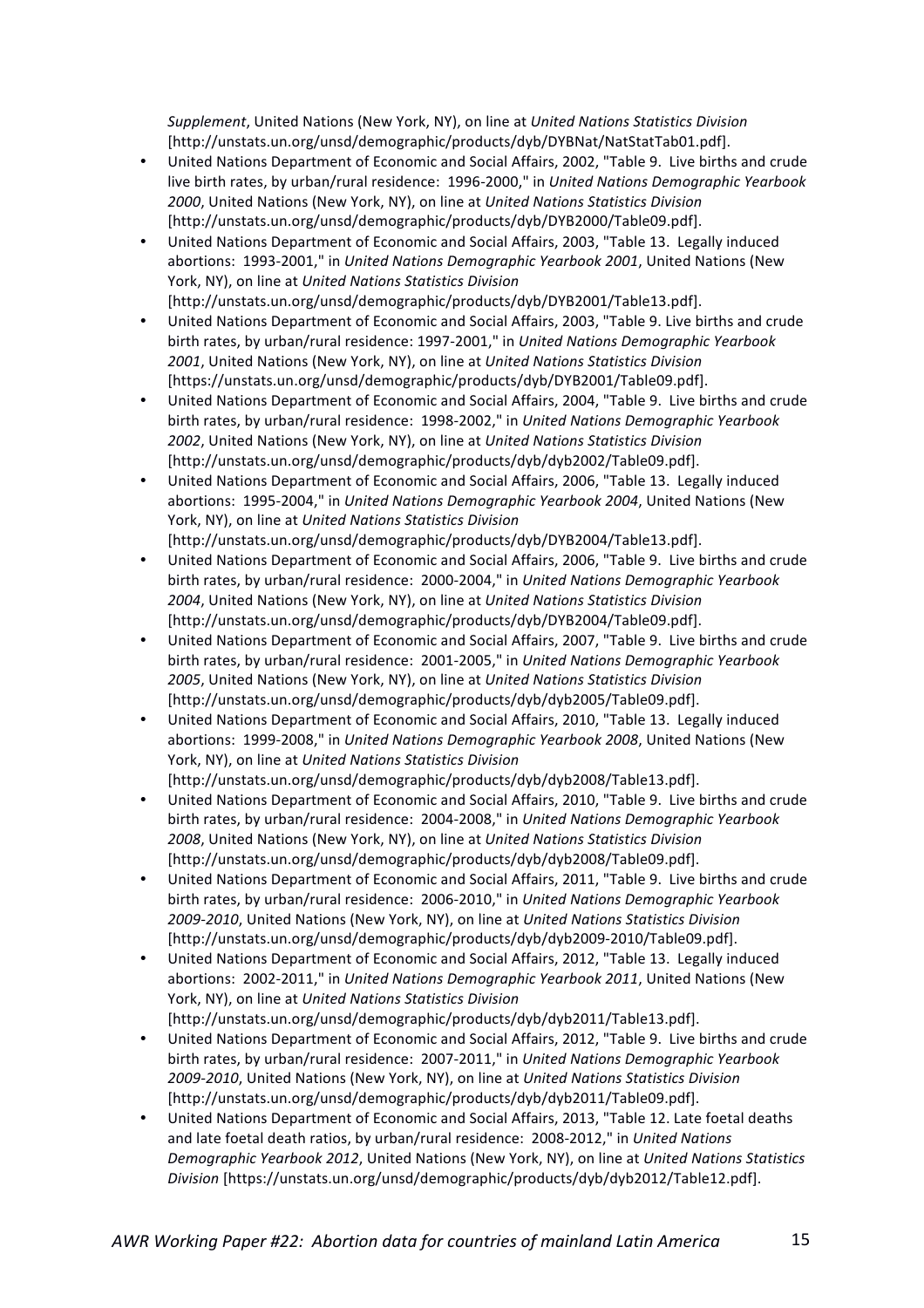- United Nations Department of Economic and Social Affairs, 2013, "Table 9. Live births and crude birth rates, by urban/rural residence: 2008-2012," in *United Nations Demographic Yearbook* 2012, United Nations (New York, NY), on line at *United Nations Statistics Division* [https://unstats.un.org/unsd/demographic/products/dyb/dyb2012/Table09.pdf].
- United Nations Department of Economic and Social Affairs, 2015, "Table 13. Legally induced abortions: 2004-2013," in *United Nations Demographic Yearbook 2013*, United Nations (New York, NY), on line at *United Nations Statistics Division* [https://unstats.un.org/unsd/demographic/products/dyb/dyb2013/Table13.pdf].
- United Nations Department of Economic and Social Affairs, 2015, "Table 9. Live births and crude birth rates, by urban/rural residence: 2009-2013," in *United Nations Demographic Yearbook* 2013, United Nations (New York, NY), on line at *United Nations Statistics Division* [https://unstats.un.org/unsd/demographic/products/dyb/dyb2013/Table09.pdf].
- United Nations Department of Economic and Social Affairs, 2018, "Table 13. Legally induced abortions 2007-2016," United Nations Statistics Division, on line [https://unstats.un.org/unsd/demographicsocial/products/dyb/documents/dyb2016/table13.pdf].
- United Nations Department of Economic and Social Affairs, 2018, "Table 9. Live births and crude birth rates, by urban/rural residence: 2012-2016," United Nations Statistics Division, on line [https://unstats.un.org/unsd/demographicsocial/products/dyb/documents/dyb2016/table09.pdf].
- United Nations Department of Economic and Social Affairs, 23 July 2008, "Table 9. Live births and crude birth rates, by urban/rural residence: 2002-2006," in *United Nations Demographic Yearbook 2006*, United Nations (New York, NY), on line at *United Nations Statistics Division* [http://unstats.un.org/unsd/demographic/products/dyb/dyb2006/Table09.pdf].
- United Nations Department of Economic and Social Affairs, 9 Oct. 2009, "Table 4. Vital statistics summary and expectation of life at birth: 2003-2007," in *United Nations Demographic Yearbook* 2007, United Nations (New York, NY), on line at *United Nations Statistics Division* [http://unstats.un.org/unsd/demographic/products/dyb/dyb2007/Table04.pdf].
- United Nations Department of Economic and Social Development, 1993, United Nations *Demographic Yearbook 1991*, United Nations (New York, NY).
- United Nations Department of Economic and Social Information and Policy Analysis, 1994, United *Nations Demographic Yearbook 1992*, United Nations (New York, NY).
- United Nations Department of Economic and Social Information and Policy Analysis, 1995, United *Nations Demographic Yearbook 1993*, United Nations (New York, NY).
- United Nations Department of International Economic and Social Affairs, 1979, *United Nations Demographic Yearbook 1978*, United Nations (New York, NY).
- United Nations Department of International Economic and Social Affairs, 1983, *United Nations Demographic Yearbook 1981*, United Nations (New York, NY).
- United Nations Department of International Economic and Social Affairs, 1988, *United Nations Demographic Yearbook 1986*, United Nations (New York, NY).
- United Nations Department of International Economic and Social Affairs, 1992, United Nations *Demographic Yearbook 1990, United Nations (New York, NY).*
- United Nations Statistics Division, 21 Feb. 2008, "Legally induced abortions by urban/rural residence of woman," on line at *UNdata*
- [http://data.un.org/Data.aspx?d=POP&f=tableCode%3a17].
- United Nations Statistics Division, 21 Feb. 2008, "Live births by sex and urban/rural residence," on line at *UNdata* [http://data.un.org/Data.aspx?d=POP&f=tableCode%3a4].
- Viel V., Benjamin, 1988, "Latin America," in *International Handbook on Abortion*, ed. by Paul Sachdev, Greenwood Press (New York, NY), pp. 317-332.
- Vilain, Annick, and Marie-Claude Mouquet, Dec. 2003, "Les interruptions volontaires de grossesse en 2001," *DREES*, 279, on line at *Sante* [http://www.sante.gouv.fr/drees/etuderesultat/er-pdf/er279.pdf].
- Vilain, Annick, Dec. 2009, "Les interruptions volontaires de grossesse en 2007," *Etudes et Resultats*, 713, on line at *Sante* [http://www.sante.gouv.fr/drees/etude-resultat/er-